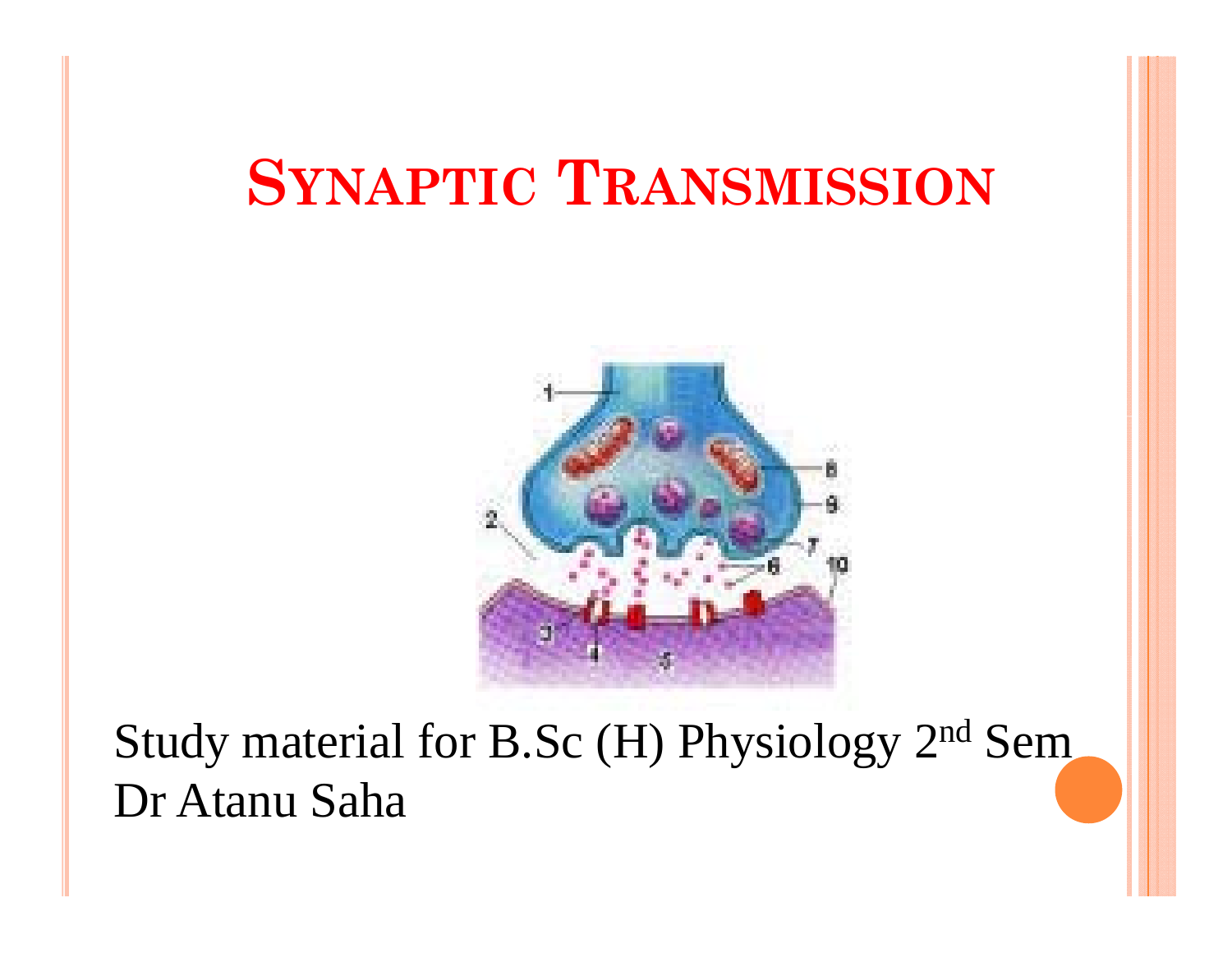#### $\rm REVIEW \sim SETTING$  THE  $\rm STAGE$

- Information is digitized at the axon hillock and a stream of action potentials carries the output of a neuron down the axon to other neurons.
- Neurons are the only class of cells that do not touch neighboring cells.
	- How is this output transferred to the next neuron in the chain?
- **o** The transfer of information from the end of the axon of one neuron to the next neuron is called *synaptic transmission***.**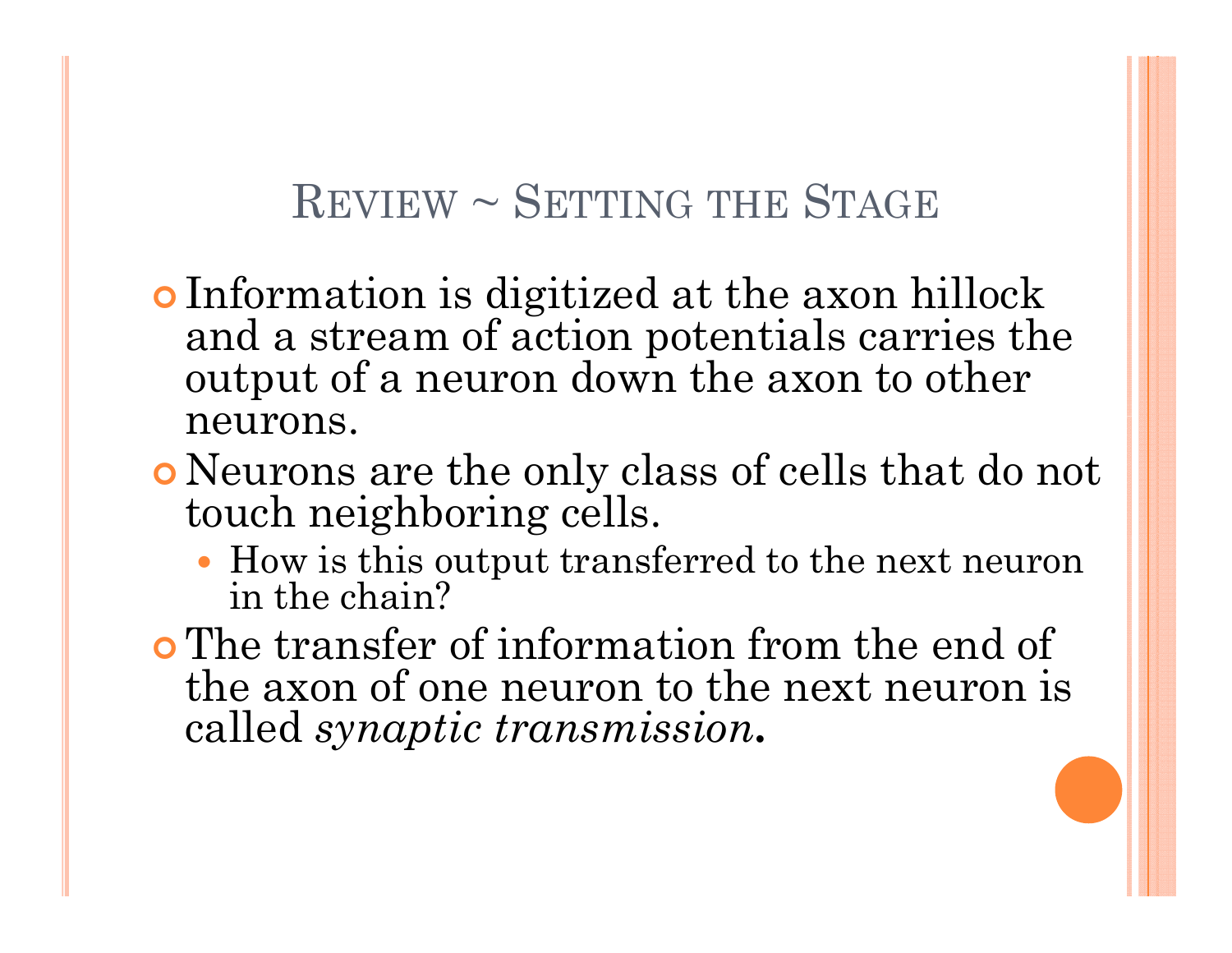# MOVING THE MESSAGE

- **o** Transmission of the signal between neurons takes place across the *synapse*, the space between two neurons.
- **o** In higher organisms this transmission is chemical.
- Synaptic transmission then causes electrical events in the next neuron.
- All the inputs coming into a particular neuron are integrated to form the generator potential at its axon hillock where a new stream of action potentials is generated.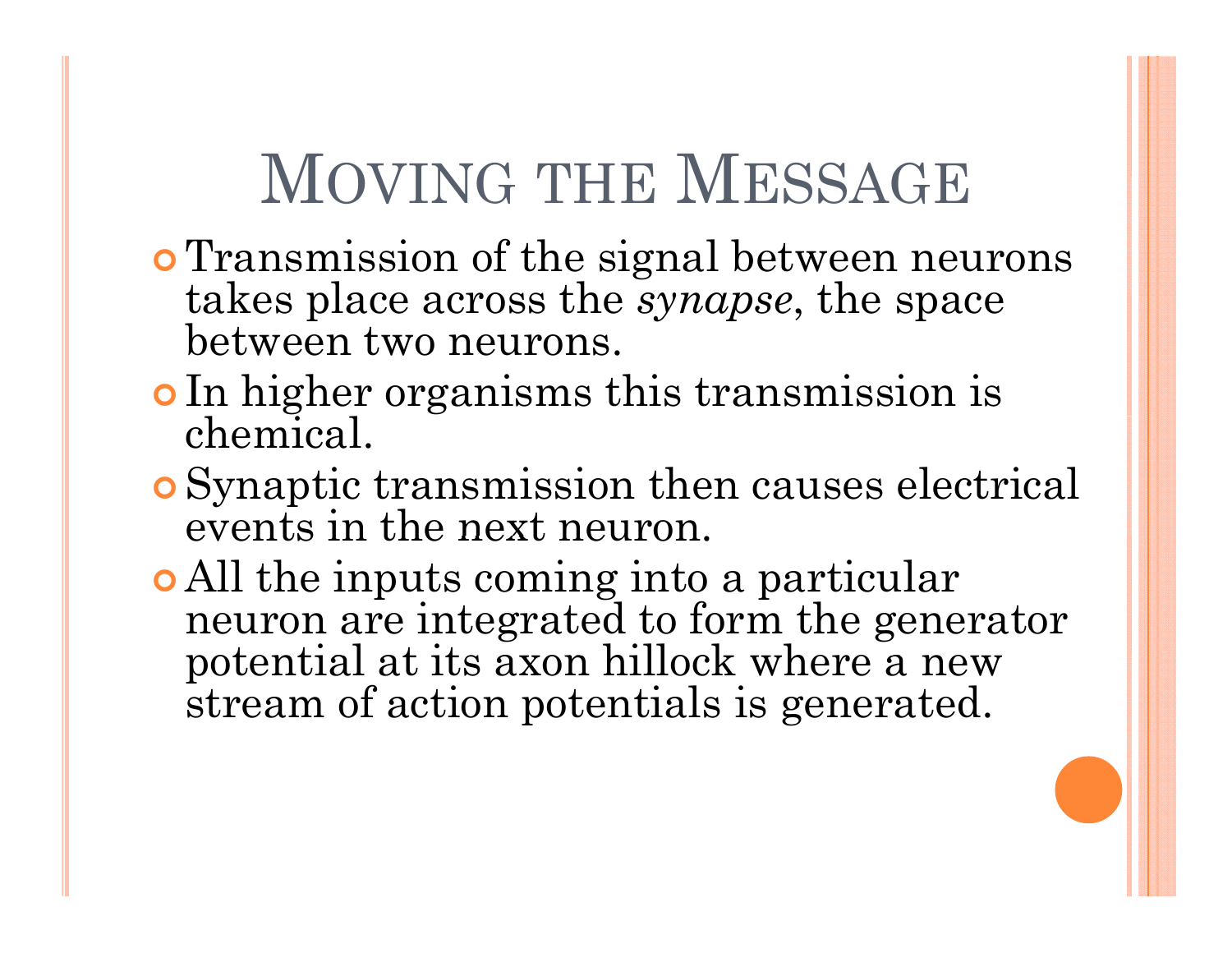# SYNAPTIC CONNECTIONS

- Neurons are the only cells that can communicate with one another rapidly over great distance
- **o** Synaptic connections are specific.
	- Underlie perception, emotion, behavior
	- The average neuron makes 1000 synaptic connections - receives more
	- The human brain contains  $10^{11}$  neurons & forms  $10^{14}$ connections
- **o** Neural processing occurs from the integration of the various synaptic inputs on a neuron into the generator potential of that neuron.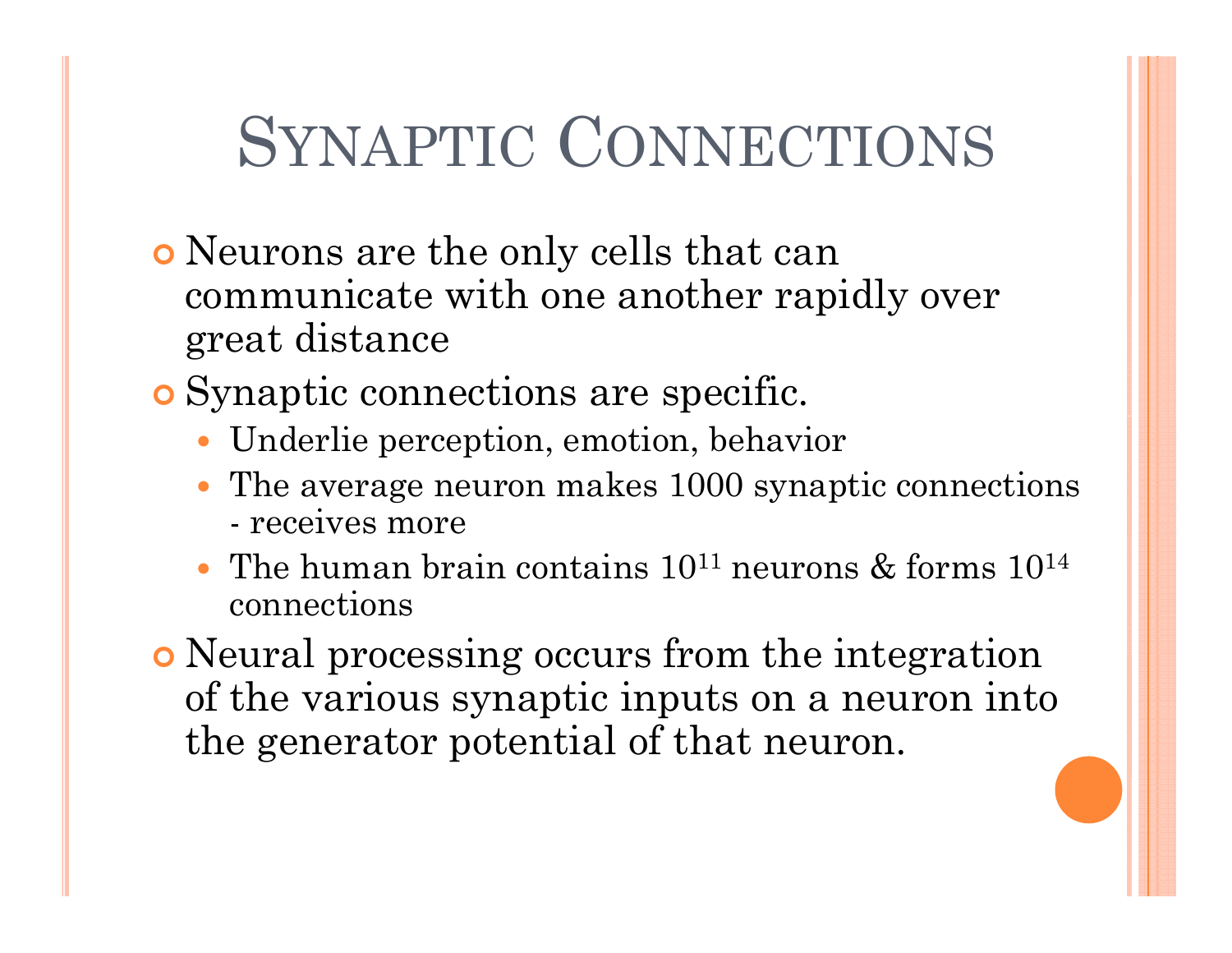# SPECIAL CHANNELS

- Recall the 2 classes of channels for signaling within cells:
	- $\bullet$ Resting channels that generate resting potential
	- $\bullet$  Voltage-gated channels that produce an action potential
- Synaptic transmission uses 2 additional classes of channels:
	- Gap-junction channels
	- $\bullet$ Ligand-gated channels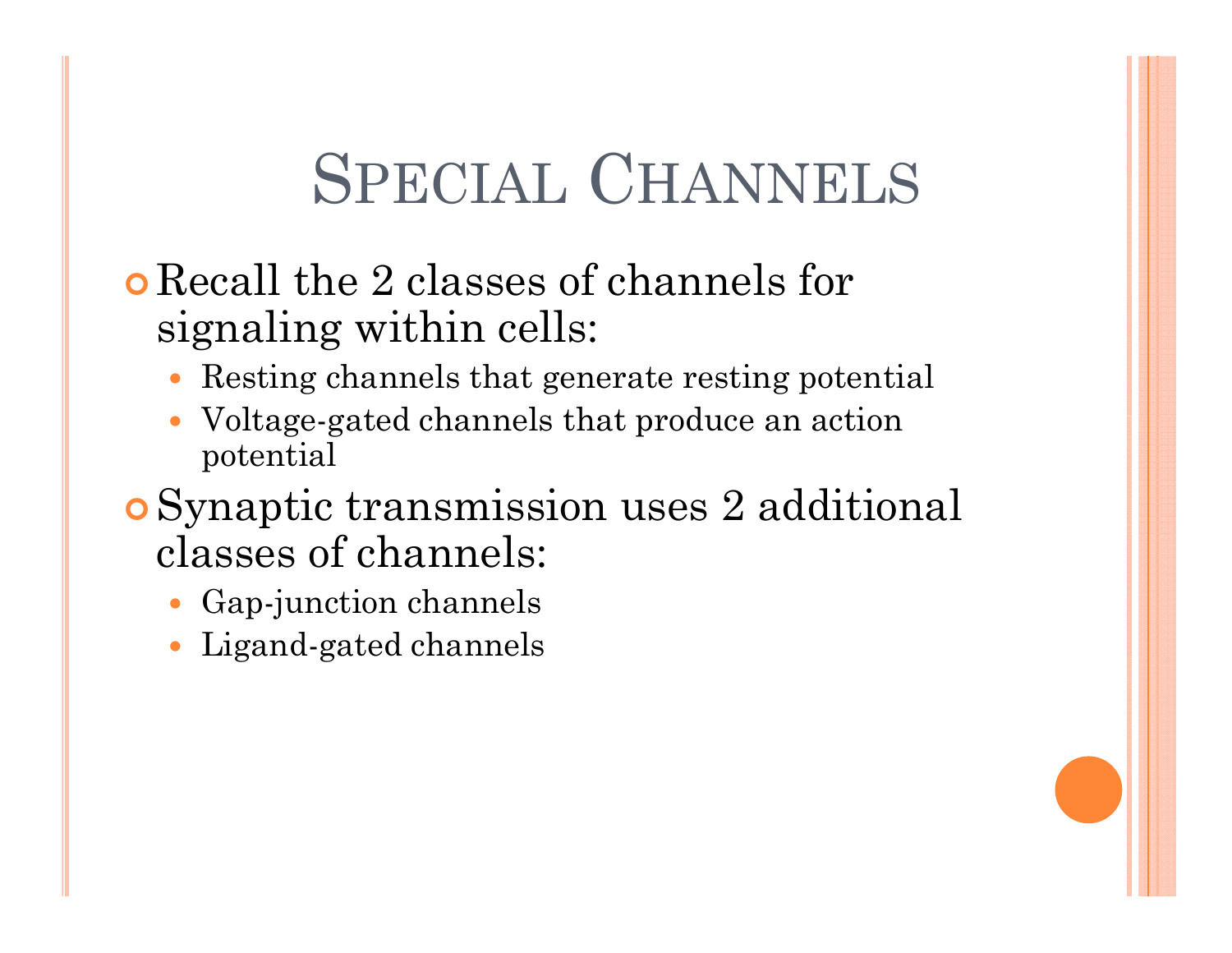### COMPOSITION OF A SYNAPSE

Anatomy of a Typical Synapse



- **o** The synapse is made of 3 elements:
	- $\bullet$ pre-synaptic terminal
	- $\bullet$ postsynaptic cell
	- zone of apposition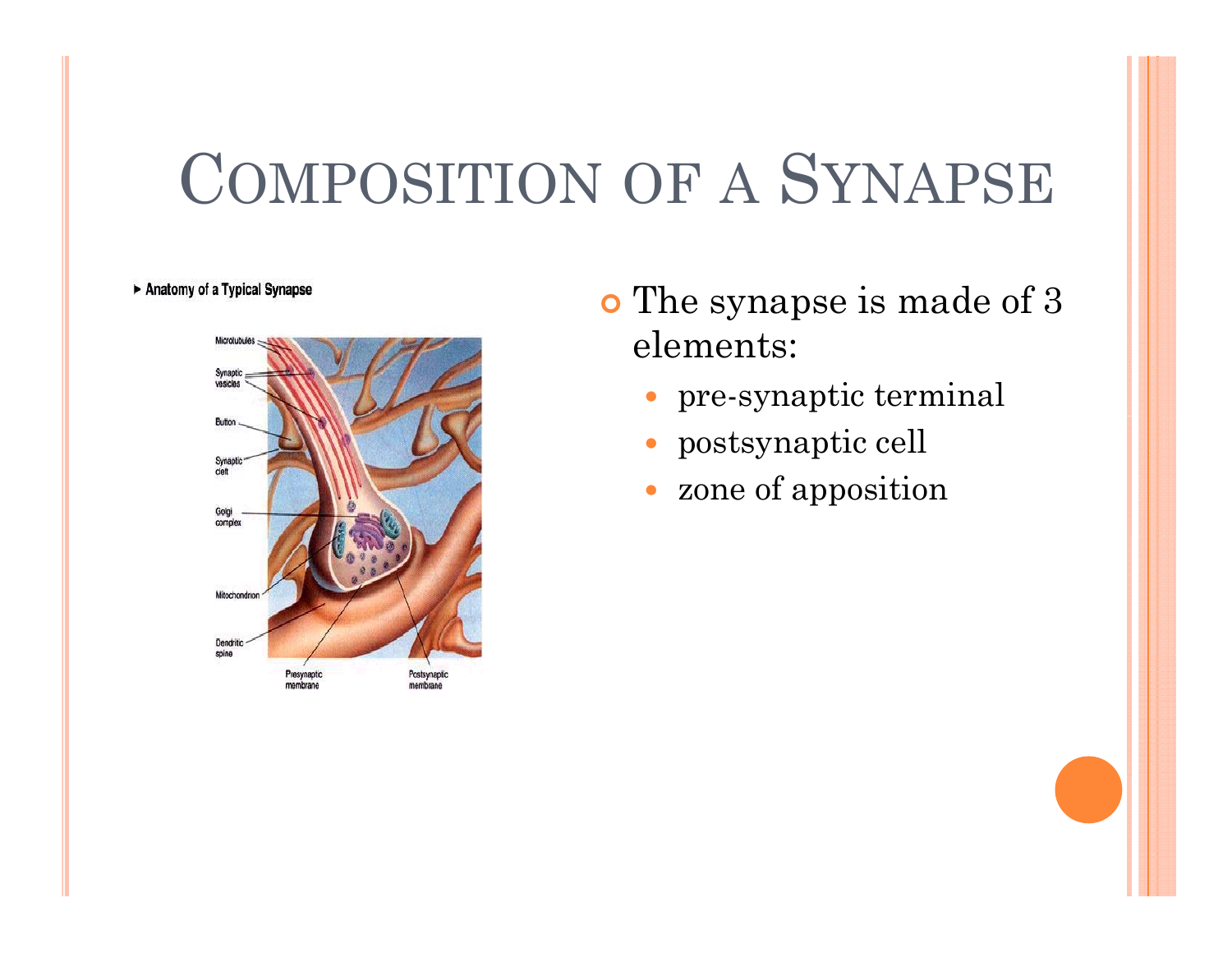## TYPES OF SYNAPSES

- **o** Synapses are divided into 2 groups based on zones of apposition:
- **o** Electrical
- **o** Chemical
	- Fast Chemical
	- $\bullet$ Modulating (slow) Chemical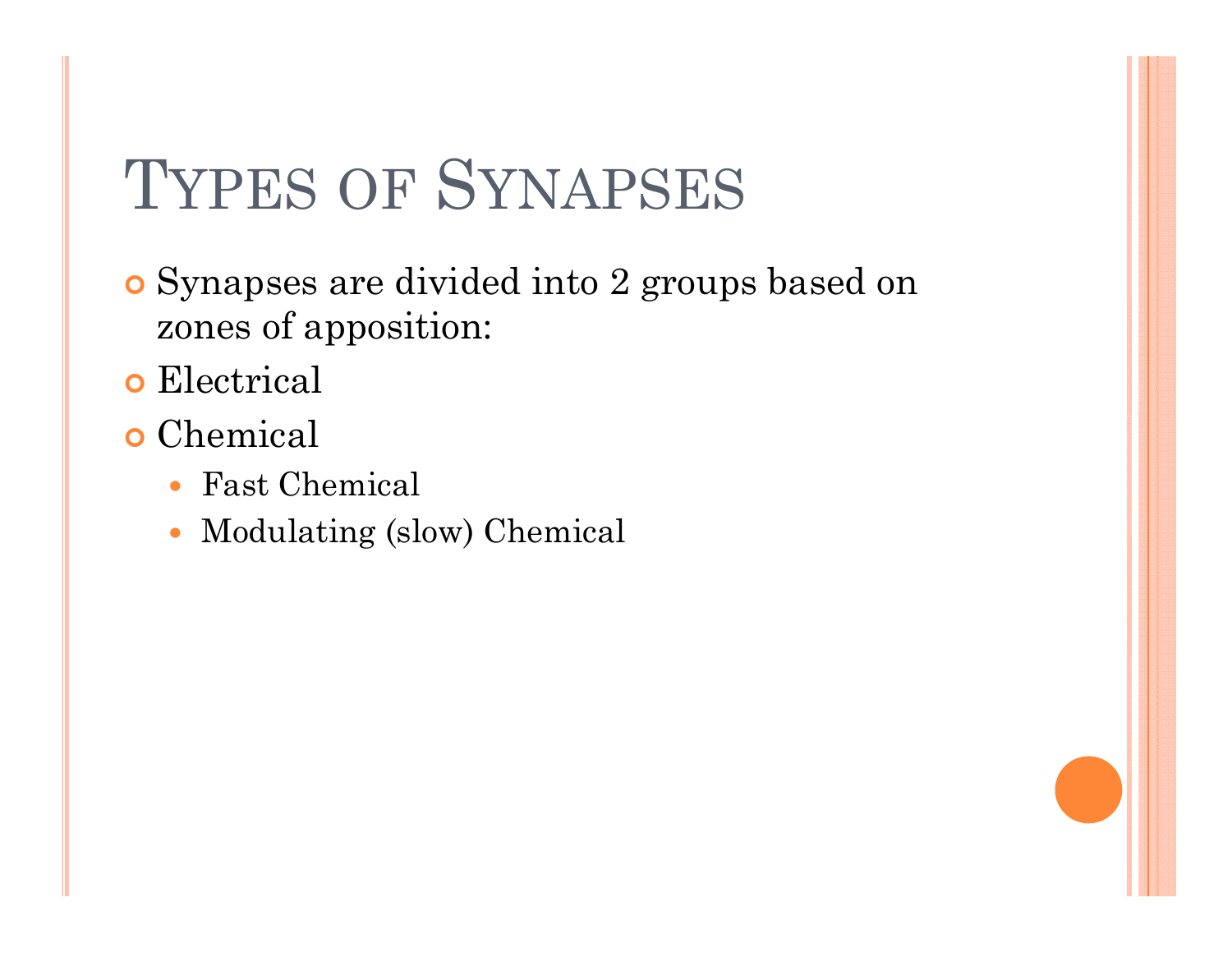# ELECTRICAL SYNAPSES

- Common in invertebrate neurons involved with important reflex circuits.
- Less common in adult mammalian neurons, but common in many other body tissues such as heart muscle cells.
- **Current generated by the action potential in** pre-synaptic neuron flows through the gap junction channel into the next neuron
- **o** Send simple depolarizing signals
- May transmit metabolic signals between cells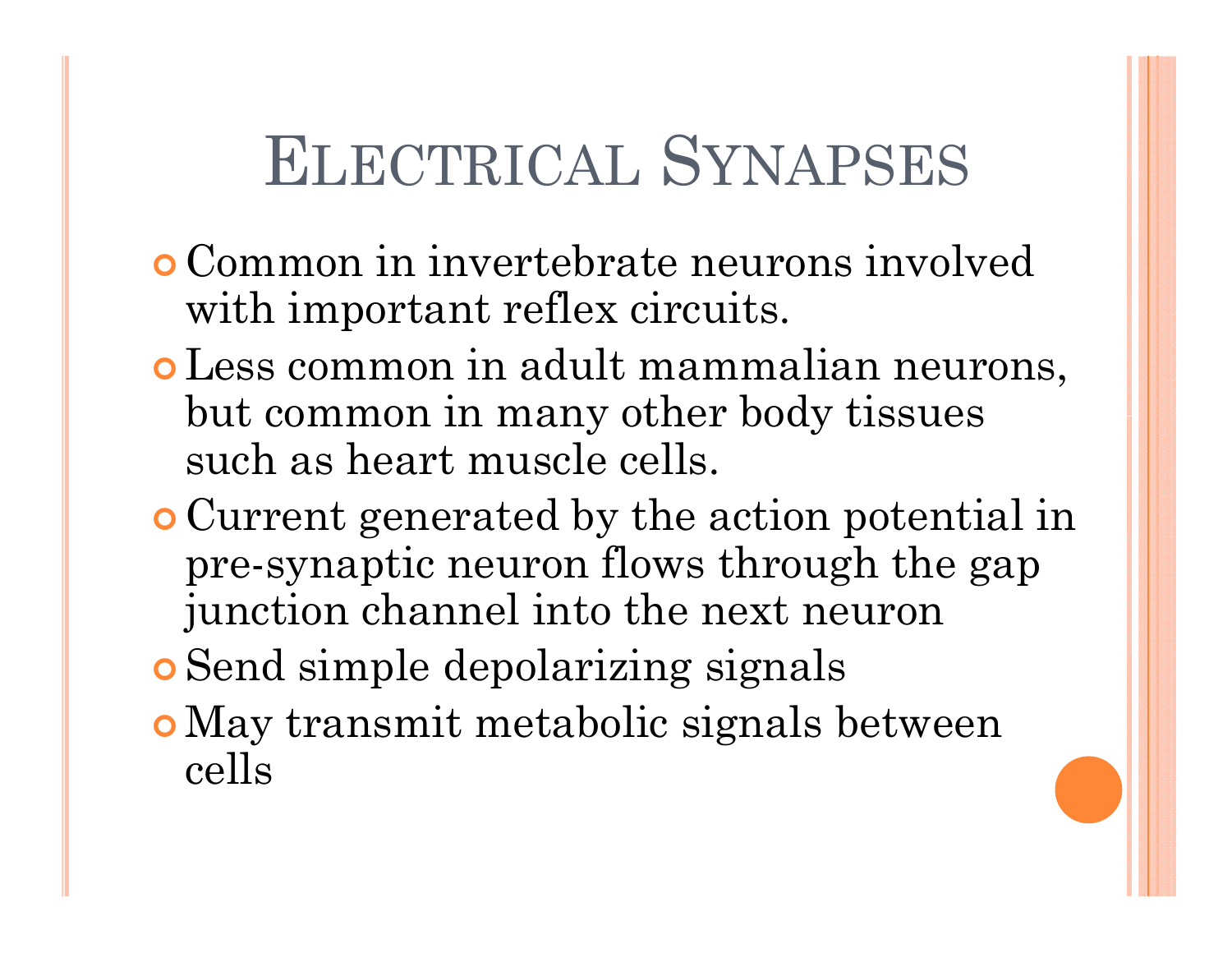### PROPERTIES OF THE ELECTRICAL SYNAPSE

- **o** Two cell membranes are aligned parallel
- $\bullet$  The synaptic cleft is small  $\sim$ 3.5 nm
- o Usually between large presynaptic neuron & small postsynaptic neuron
	- takes a lot of current to depolarize a cell
- **o** Specialized proteins called *connexons* span the pair of membranes to make a very large pore (the *Gap Junction Channel*)
- Signal can be bi-directional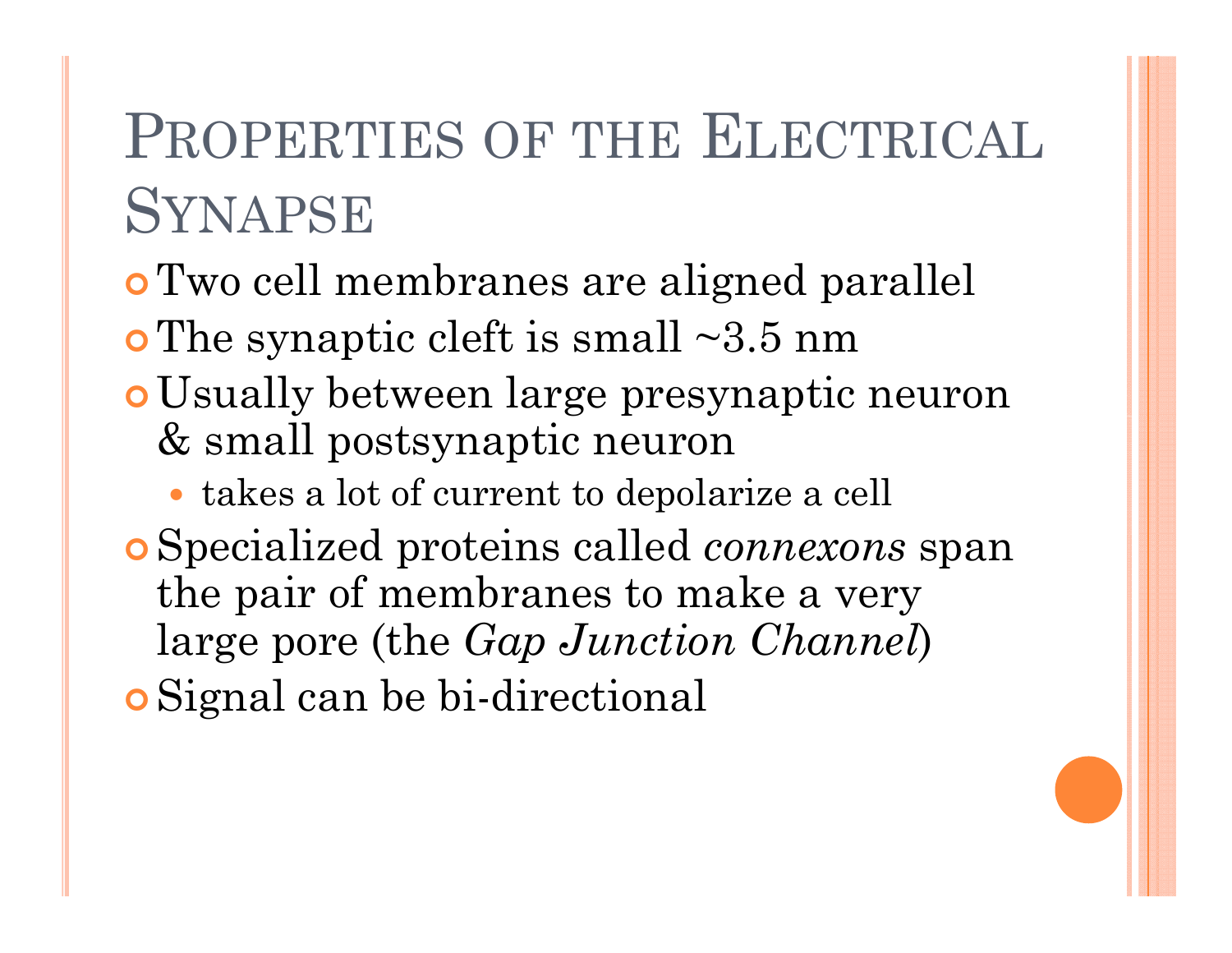# GAP-JUNCTION CHANNELS

- Connect communicating cells at an electrical synapse
- Consist of a pair of cylinders (*connexons*)
	- one in presynaptic cell, one in post
	- each cylinder made of 6 protein subunits
	- cylinders meet in the gap between the two cell membranes
- Always open
	- All ions and many small organic molecules are free to pass through the pore
- Gap junctions serve to *synchronize* the activity of a set of neurons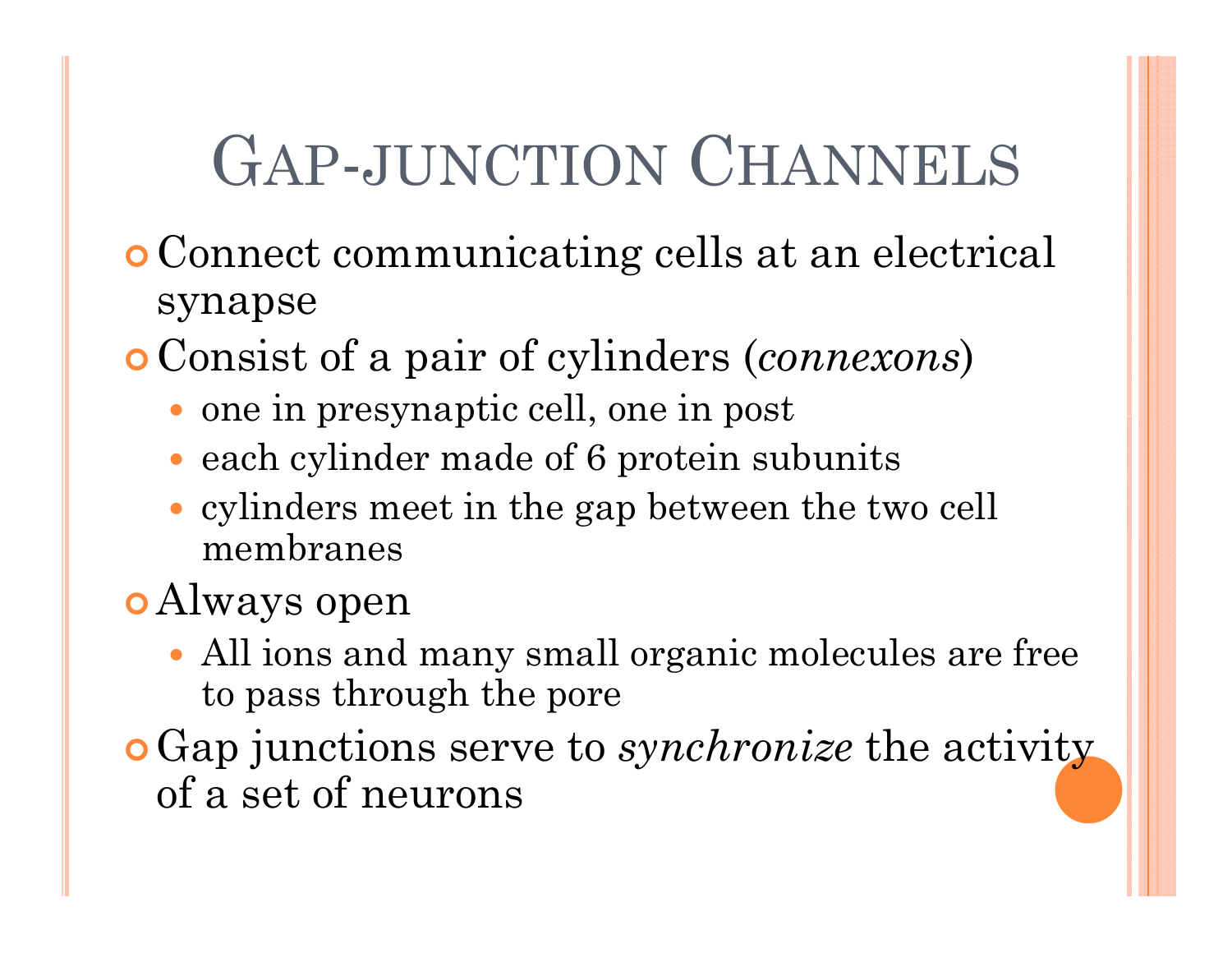# SYNCHRONIZING CELLS

- Electrical transmission allows rapid, synchronous firing of interconnected cells
	- Can interconnect groups of neurons
- Very fast; virtually no delay
	- Speed important for certain responses defense
- **Electrically coupled cells can trigger** explosive, all or none behavior
- **Adaptive advantage (e.g. goldfish tail, squid** ink)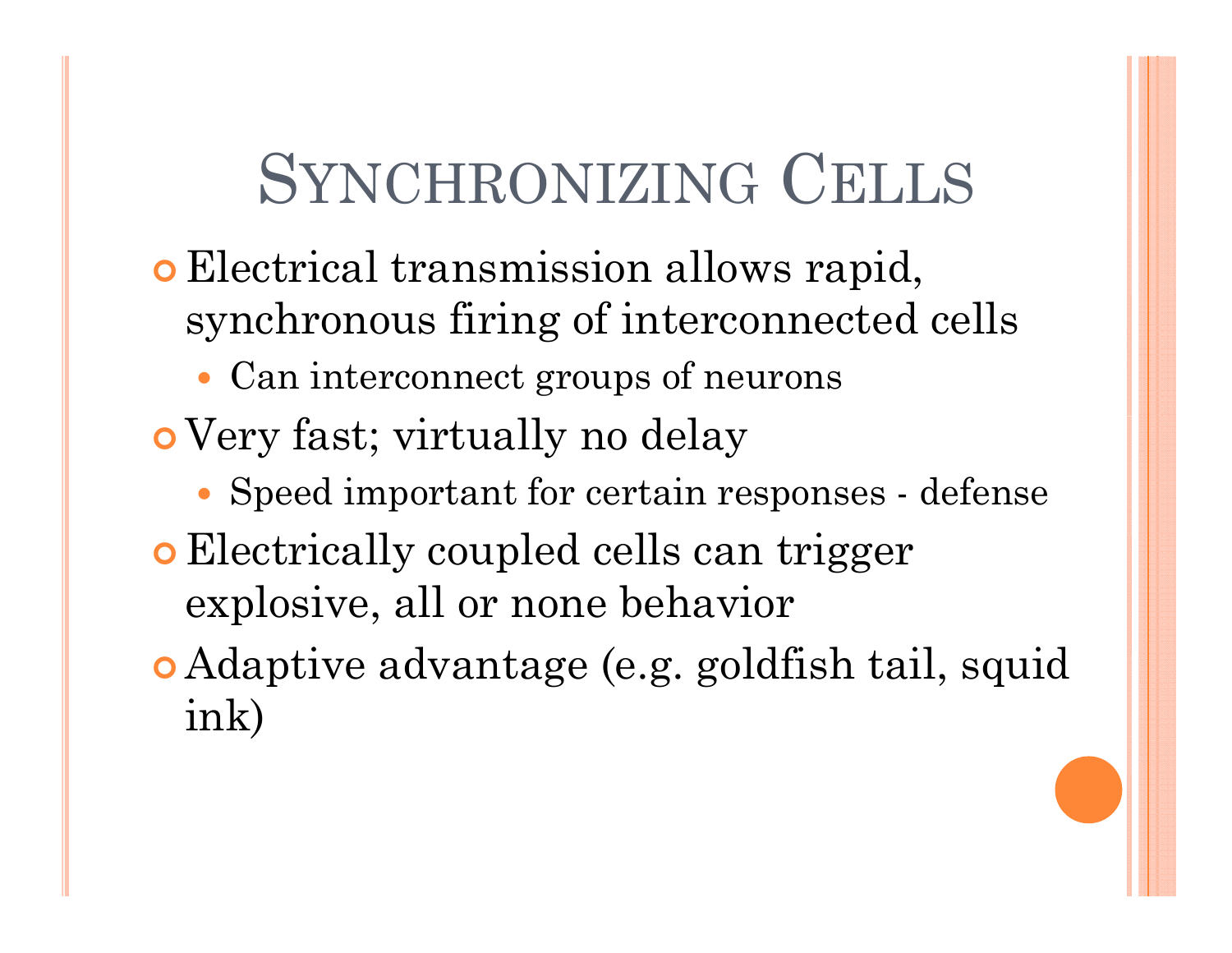# MODULATING CONDUCTANCE

- **•** Gap junctions close in response to lower cytoplasmic pH or increased Ca+2
- Some act as rectifiers
	- channels are sensitive to voltage
	- $\bullet$  therefore transmission unidirectional
- **o** Linkage to chemical synapses
	- $\bullet$  neurotransmitters released from nearby chemical synapses can activate 2nd messenger dependent enzymes that alter gating of gap junction channels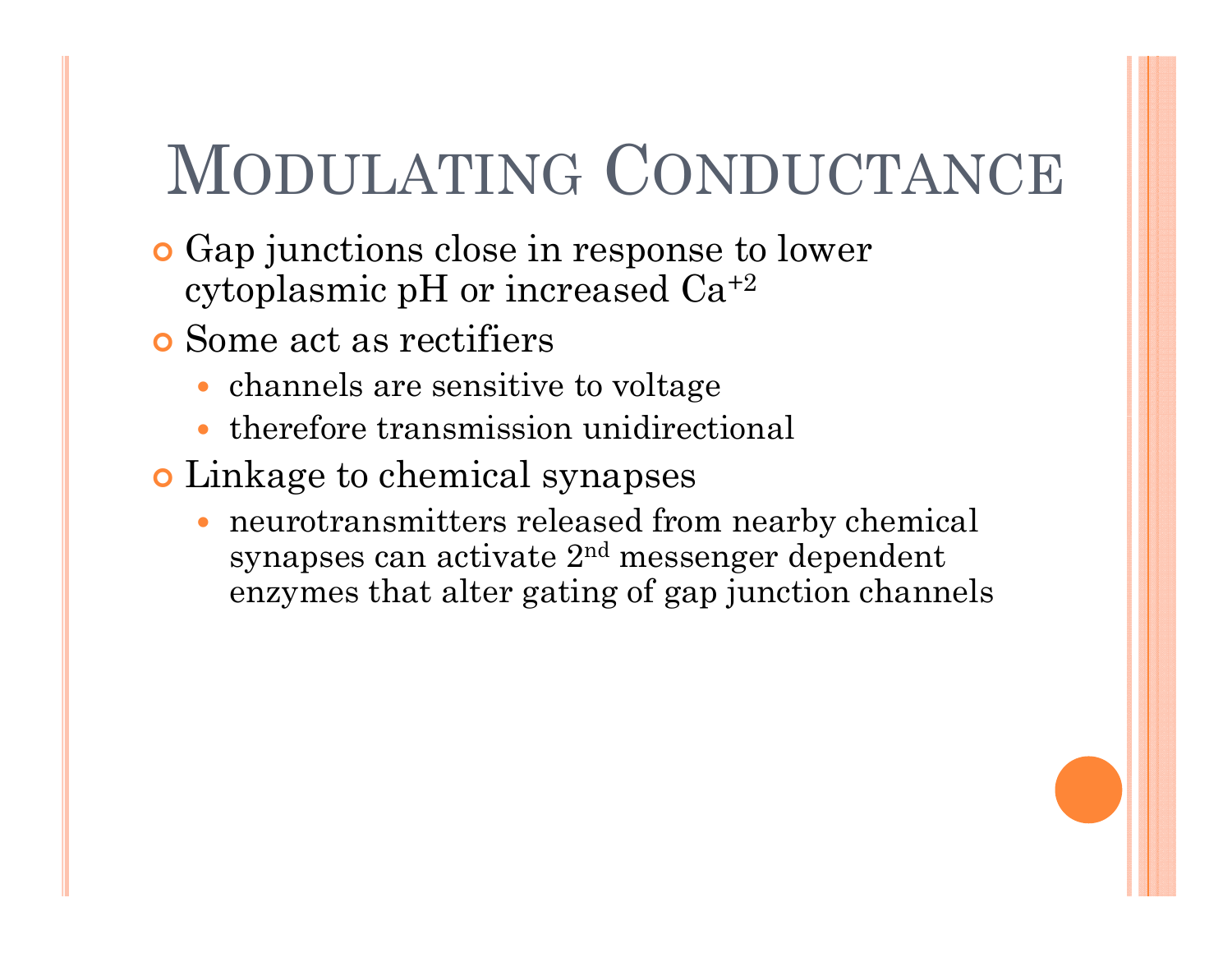### CHEMICAL SYNAPSES

- Synaptic cleft is larger
- **o** There is no structural continuity between presynaptic  $\&$  postsynaptic cells
- A chemical molecule, a *neurotransmitter*, is released from the presynaptic neuron
	- diffuses across the synaptic cleft (20-50 nm)
	- $\bullet$  binds with a receptor on the postsynaptic membrane.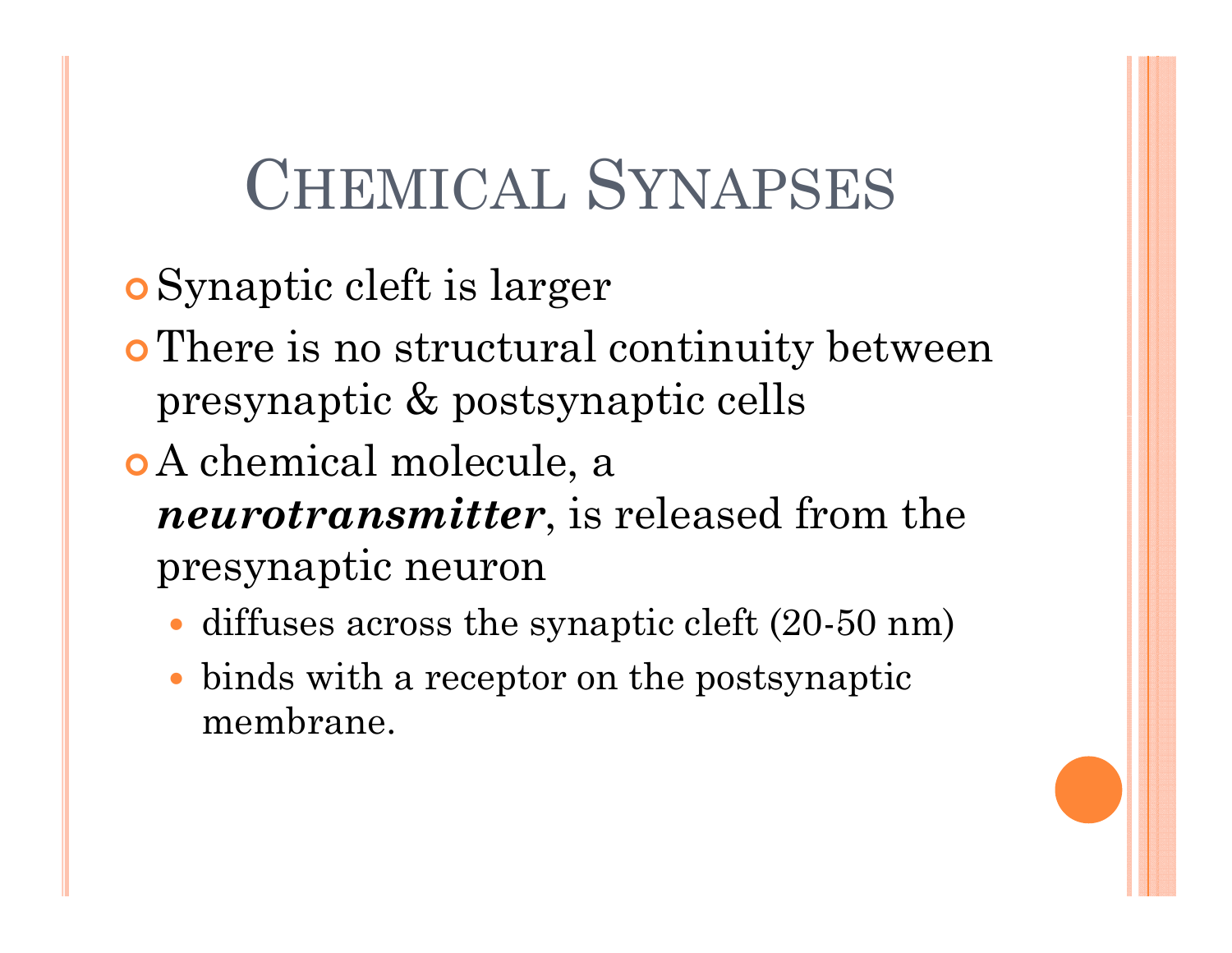### CATEGORIES OF CHEMICAL **SYNAPSES**

- Fast chemical synapses:
	- Have *transmitter-gated ion channels*
	- $\bullet$  Fast, electrical response to arrival of presynaptic action potential
	- Use amino acids and amines as neurotransmitters
- o Slow, modulatory chemical synapses:
	- Have G-protein-coupled ion channels
	- Slow response to arrival of presynaptic action potential
	- activate second messenger system; not always a direct electrical effect
	- May use amino acids, amines, or peptides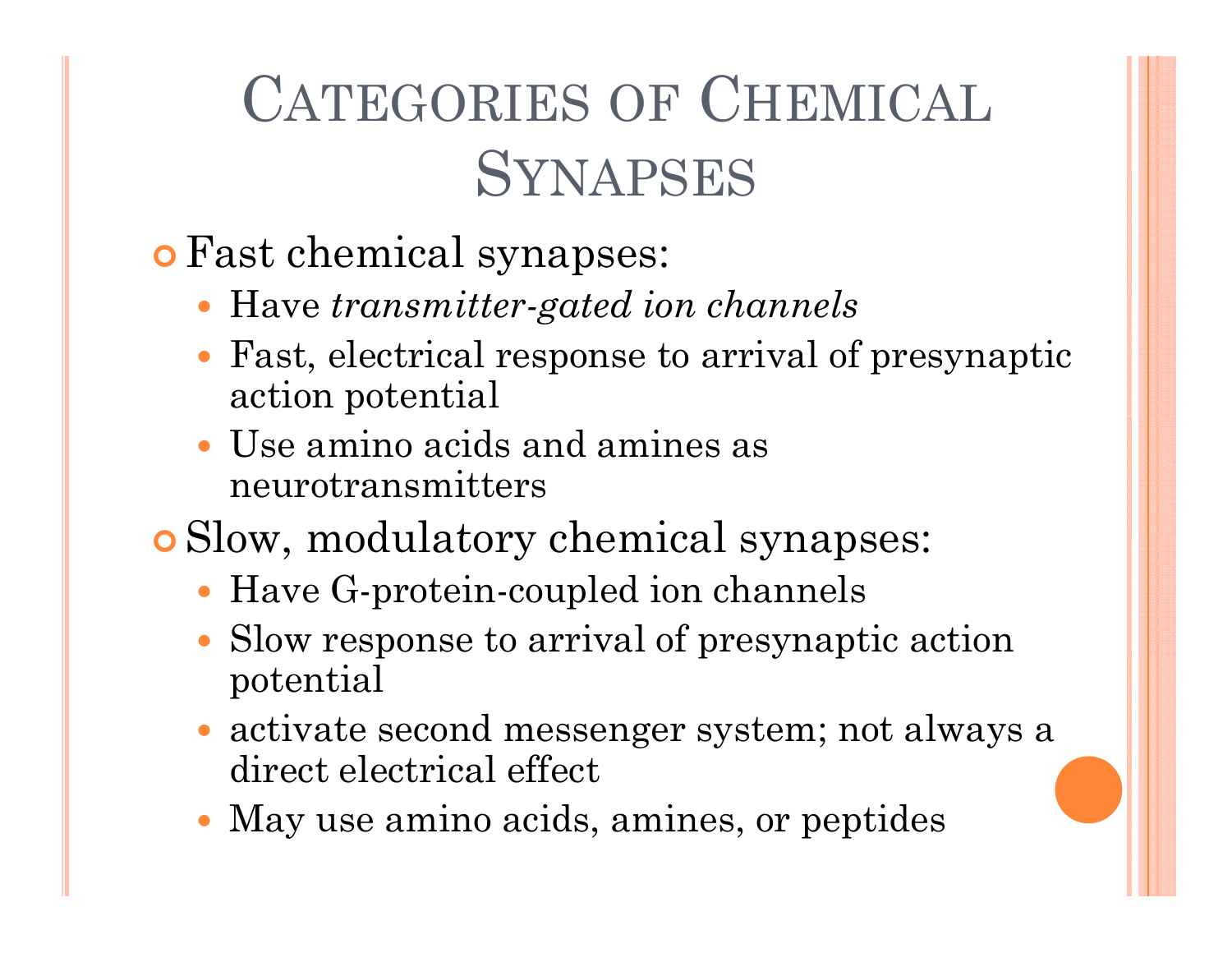### STRUCTURE OF THE CHEMICAL SYNAPSE

**o** Presynaptic structures:

- <u>Vesicles</u> contain amino acids or amines, released at synapse
- Secretory granules (dense-cored vesicles) contain peptides
- $\bullet$ Presynaptic densities - serve to organize vesicles and prepare them for release
- Postsynaptic structures:
	- <u>Postsynaptic densities</u> loaded with receptors and ion channels, bind neurotransmitters and establish ionic currents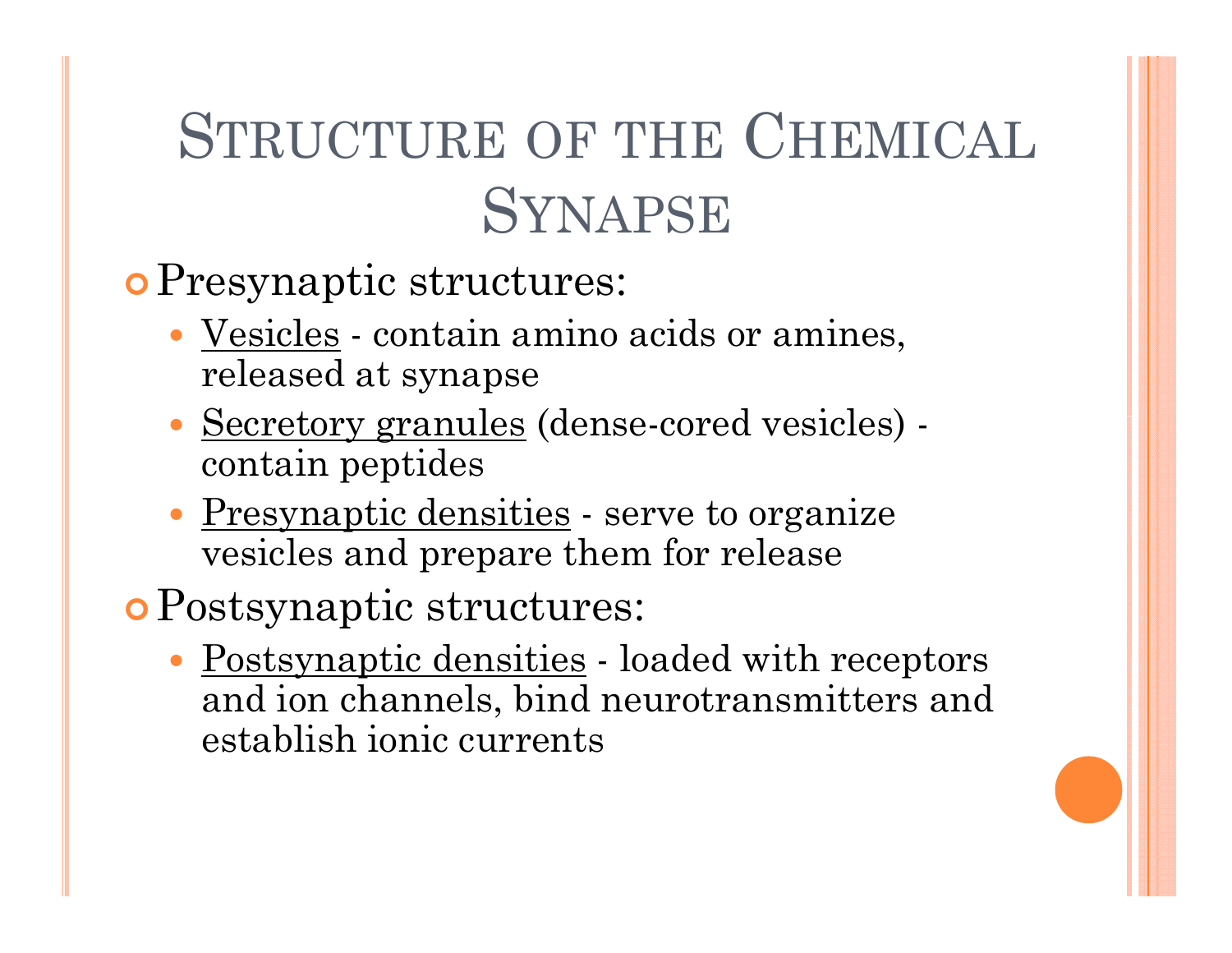# WIRING PATTERNS OF CHEMICAL **SYNAPSES**

- **o** Axosomatic synapse Axon terminal ends on a cell body
- *Axodendritic synapse -* Axon terminal ends on a dendrite
- *Axoaxonic synapse -* Axon terminal ends on another axon
- *o* Dendrodendritic synapse Dendrite makes synapse with another dendrite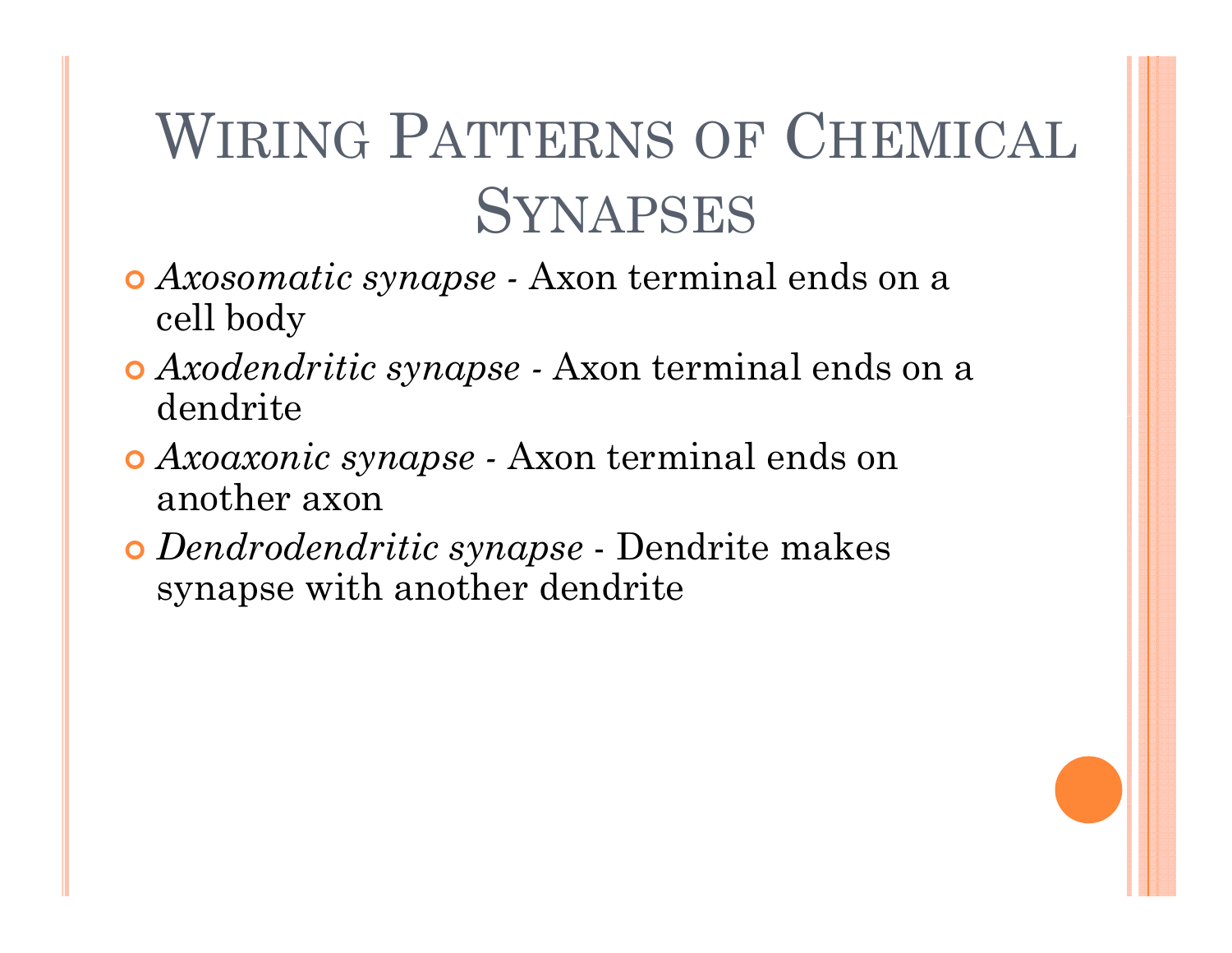### RELEASE OFNEUROTRANSMITTERS

- $\bullet$  Occurs in response to  $Ca^{+2}$  influx that occurs with the action potential
- Change in membrane potential in presynaptic neuron leads to release of chemical transmitter from terminals
	- transmitter diffuses across cleft
	- $\bullet$  binds to receptor molecules on the postsynaptic cell membrane
	- $\bullet$ binding receptor causes ion channels to open or close, altering potential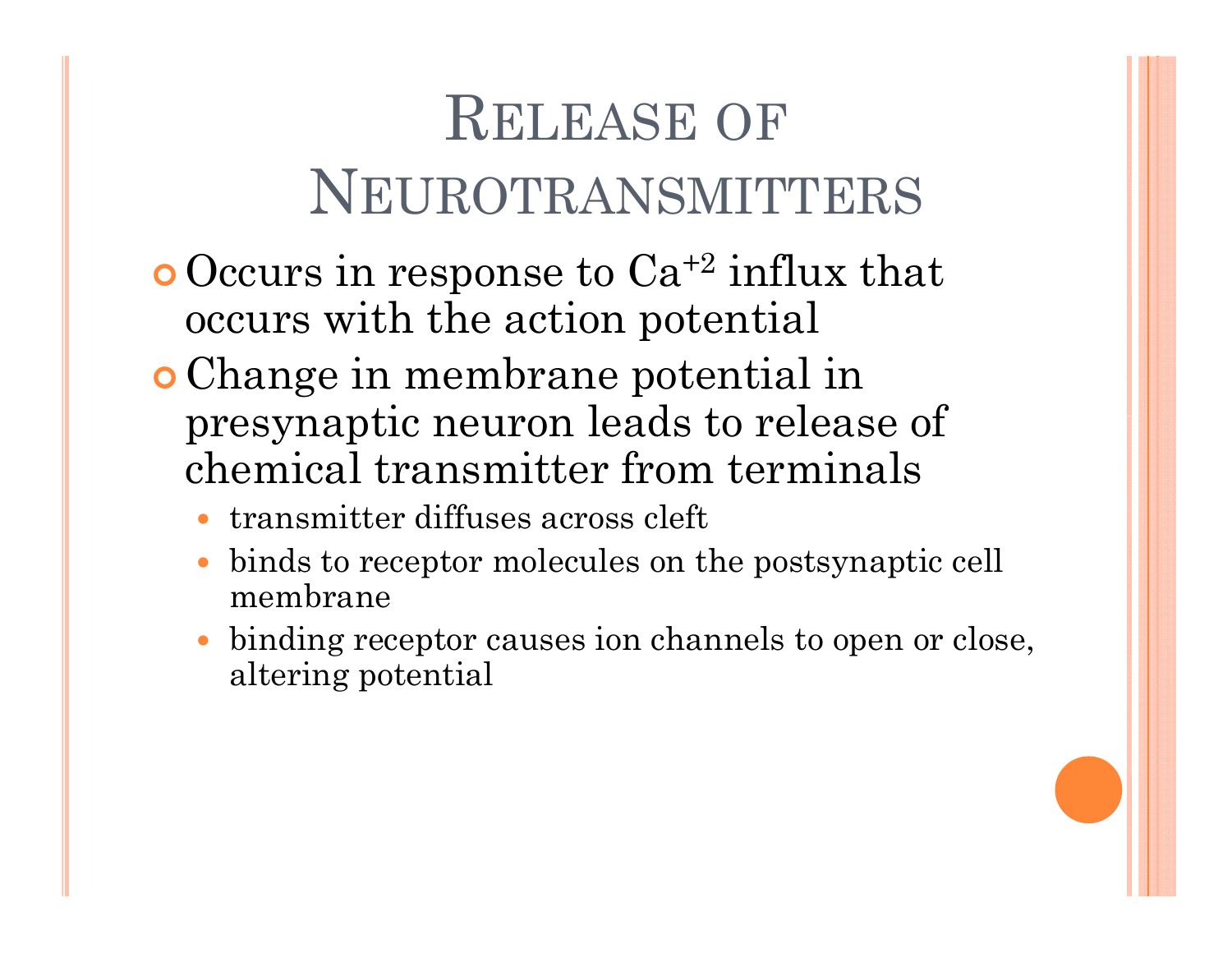# TRANSMITTER BINDING

- **o** Binding receptor is specific lock & key
- **Exercise Action determined by properties of receptor,** not chemical properties of the transmitter
	- receptor determines if response is excitatory or  $\operatorname{inhibitory}$
- All neurotransmitter receptors have 2 biochemical features in common:
	- they are membrane spanning proteins that recognize & bind transmitter
	- they carry out effector function with a target cell, usually by influencing opening or closing of ion channels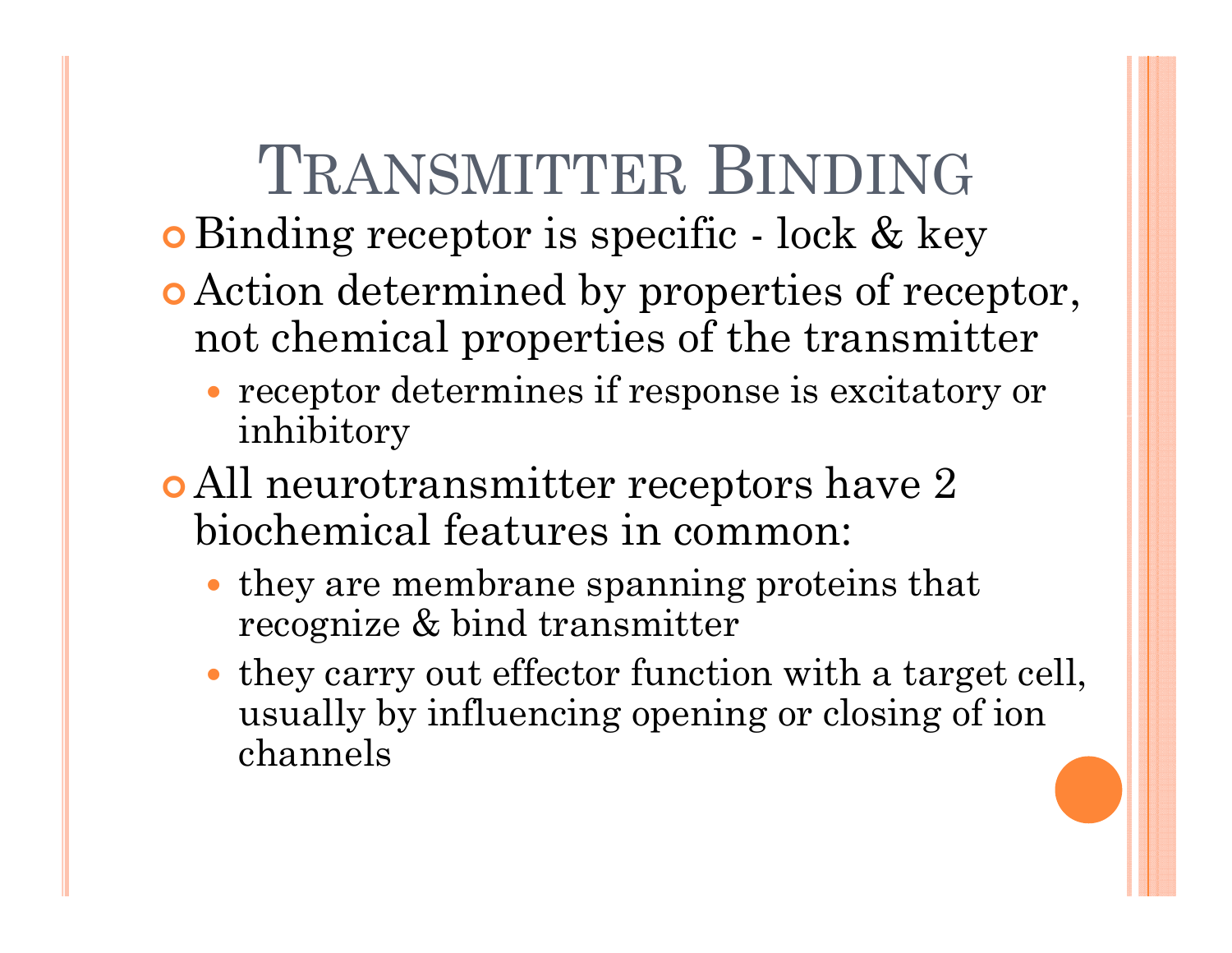#### SYNAPTIC RELEASE FAST CHEMICAL SYNAPSES

- Action potential invades axon terminal
- Voltage-gated calcium channels pop open
- Calcium ions flood presynaptic terminal in region of vesicle release
- Synaptic vesicles fuse with presynaptic membrane  $-$  exocytosis
- Neurotransmitter molecules diffuse into and across synaptic cleft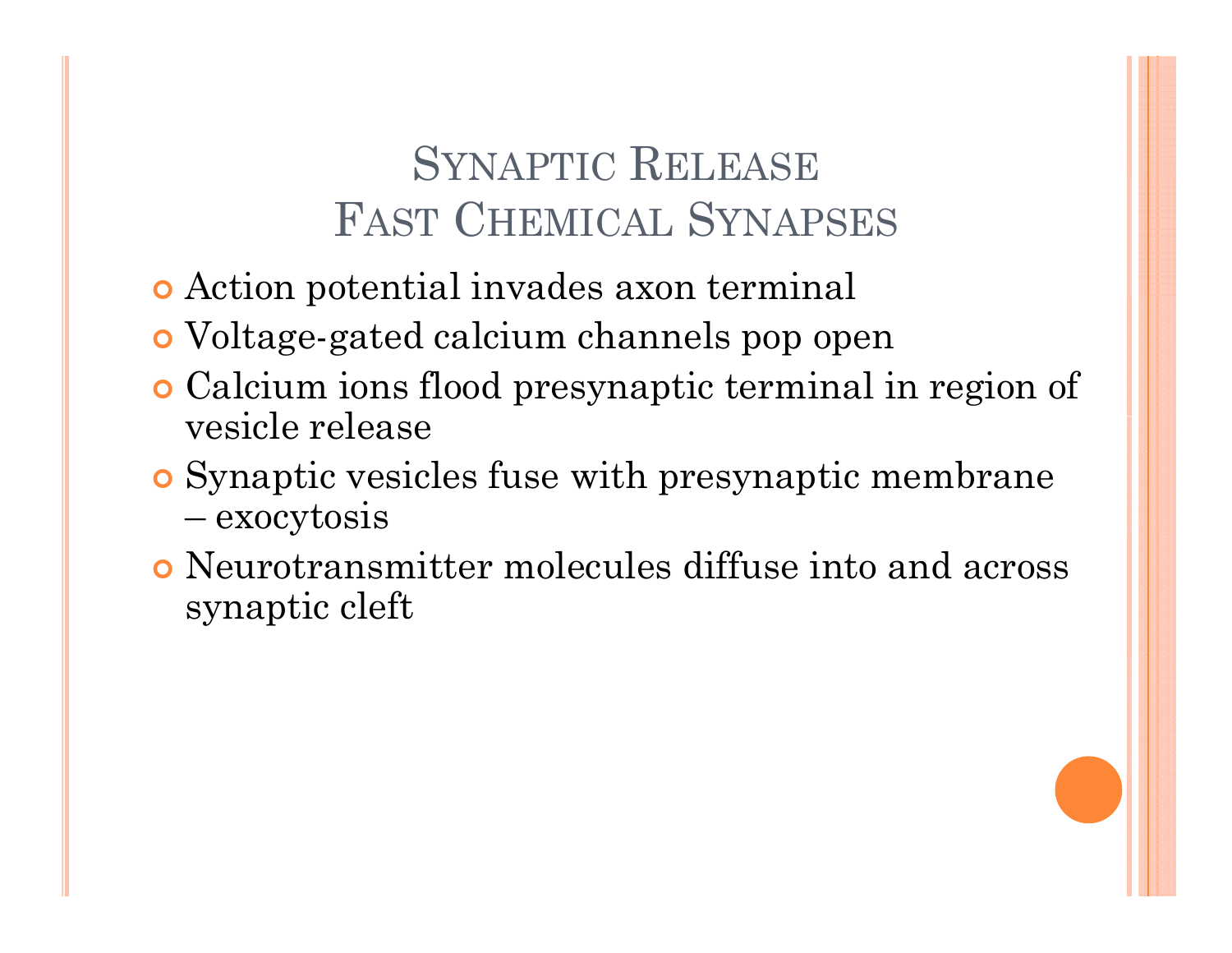# TRANSMITTER-GATED ION**CHANNELS**

- Neurotransmitter molecules bind to the receptor site on transmitter-gated ion channels embedded in the postsynaptic membrane
- Ionic currents flow into or out of the postsynaptic cell
- o If Na<sup>+</sup> ions are the carrier, the membrane potential of the postsynaptic cell is depolarized
	- **EPSP** -Excitatory Post-Synaptic Potential
- $\bullet$  If Cl ions or K<sup>+</sup> ions are the carrier, the membrane potential of the postsynaptic cell is hyperpolarized
	- IPSP Inhibitory Post-Synaptic Potential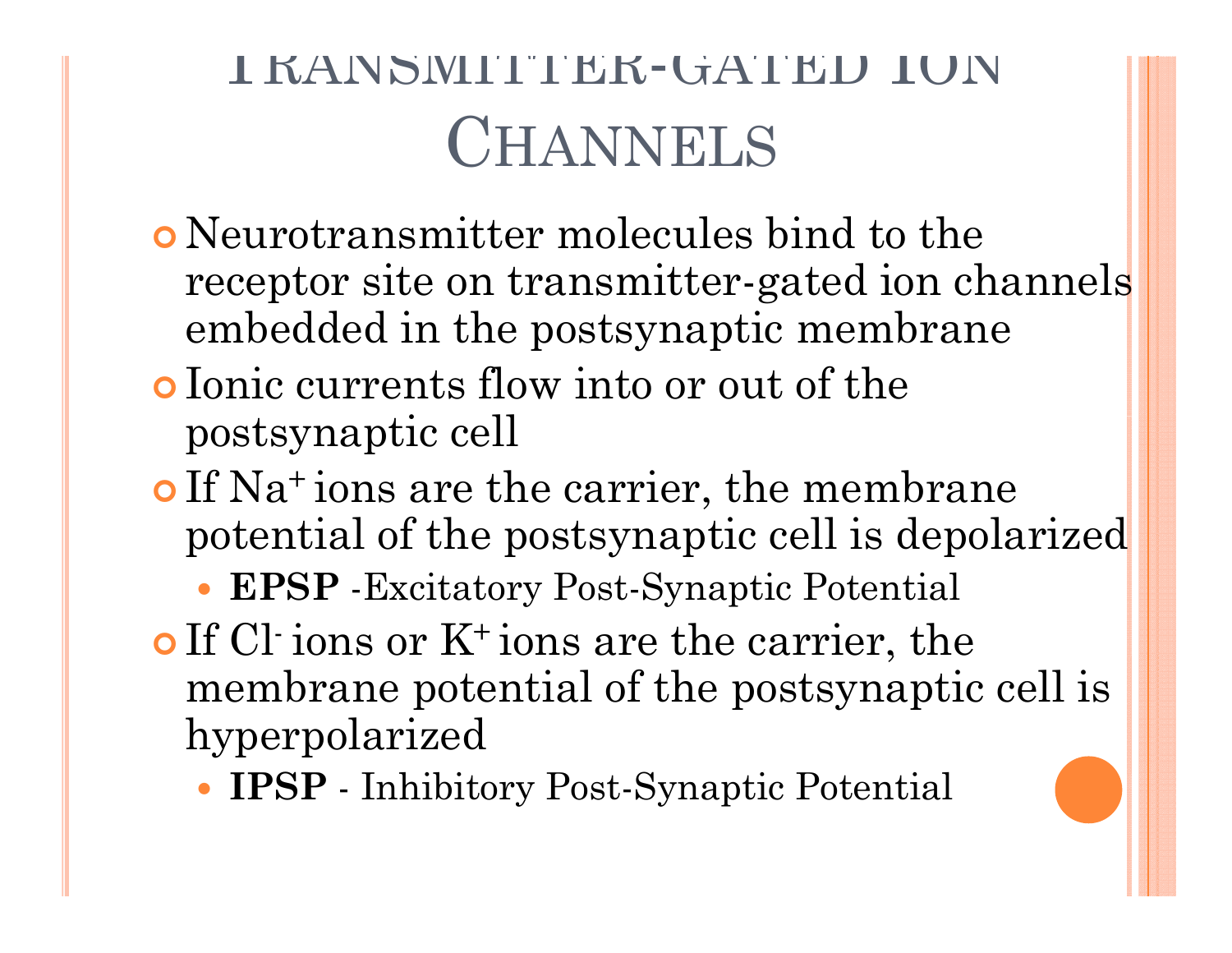### REMOVAL OFNEUROTRANSMITTER

- The neurotransmitter is inactivated or removed from the synaptic cleft
- **o** For acetylcholine, there is an enzyme, acetylcholine esterase (AChE) that does this
- For other amino acids and amines, the presynaptic membrane actively sucks up the transmitter and neighboring glial cells may do likewise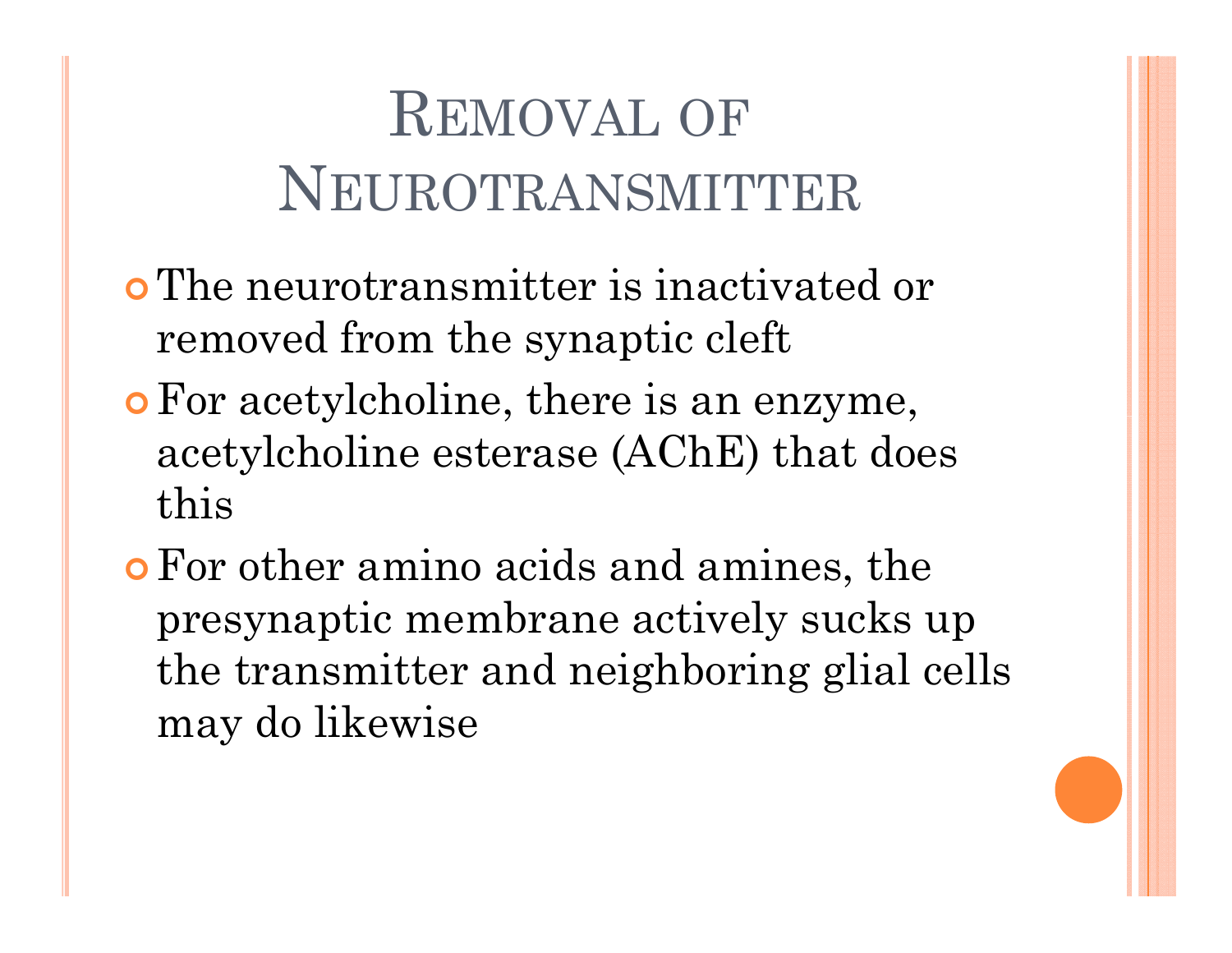#### SYNAPTIC RELEASE NEUROMODULATORY SYNAPSES

- Action potential invades axon terminal
- Voltage-gated calcium channels pop open
- Calcium ions flood presynaptic terminal in region of vesicle release
- Synaptic vesicles fuse with presynaptic membrane – exocytosis
- Neurotransmitter molecules diffuse into and across synaptic cleft
- Neurotransmitter molecules bind to receptor proteins in the postsynaptic membrane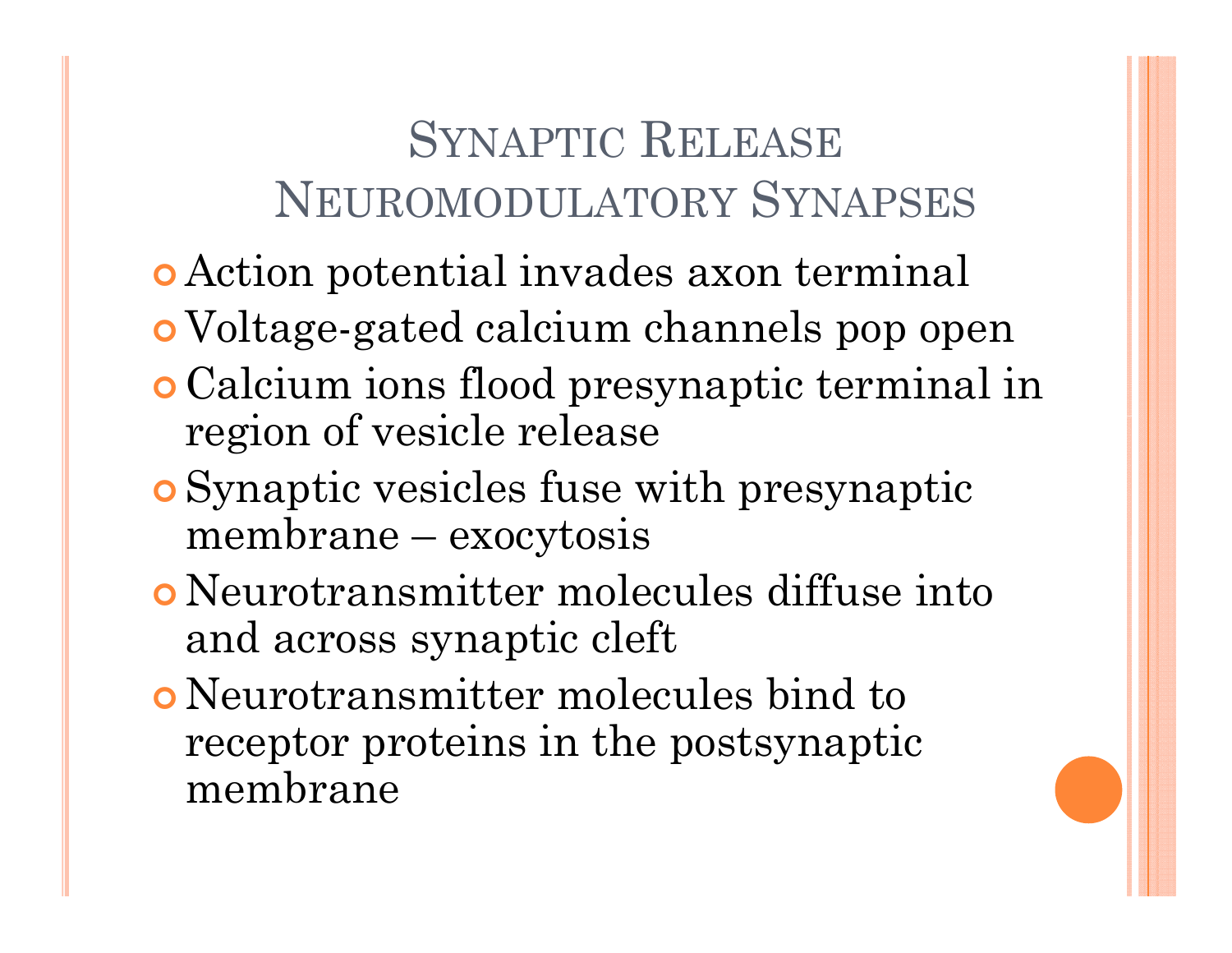#### G-PROTEIN-COUPLED RECEPTORS

- **o** G-proteins in the membrane are activated and move along inner face
- Activated G-proteins activate effector proteins
- May act directly or indirectly (2<sup>nd</sup> messenger)
- The neurotransmitter is inactivated or removed from the synaptic cleft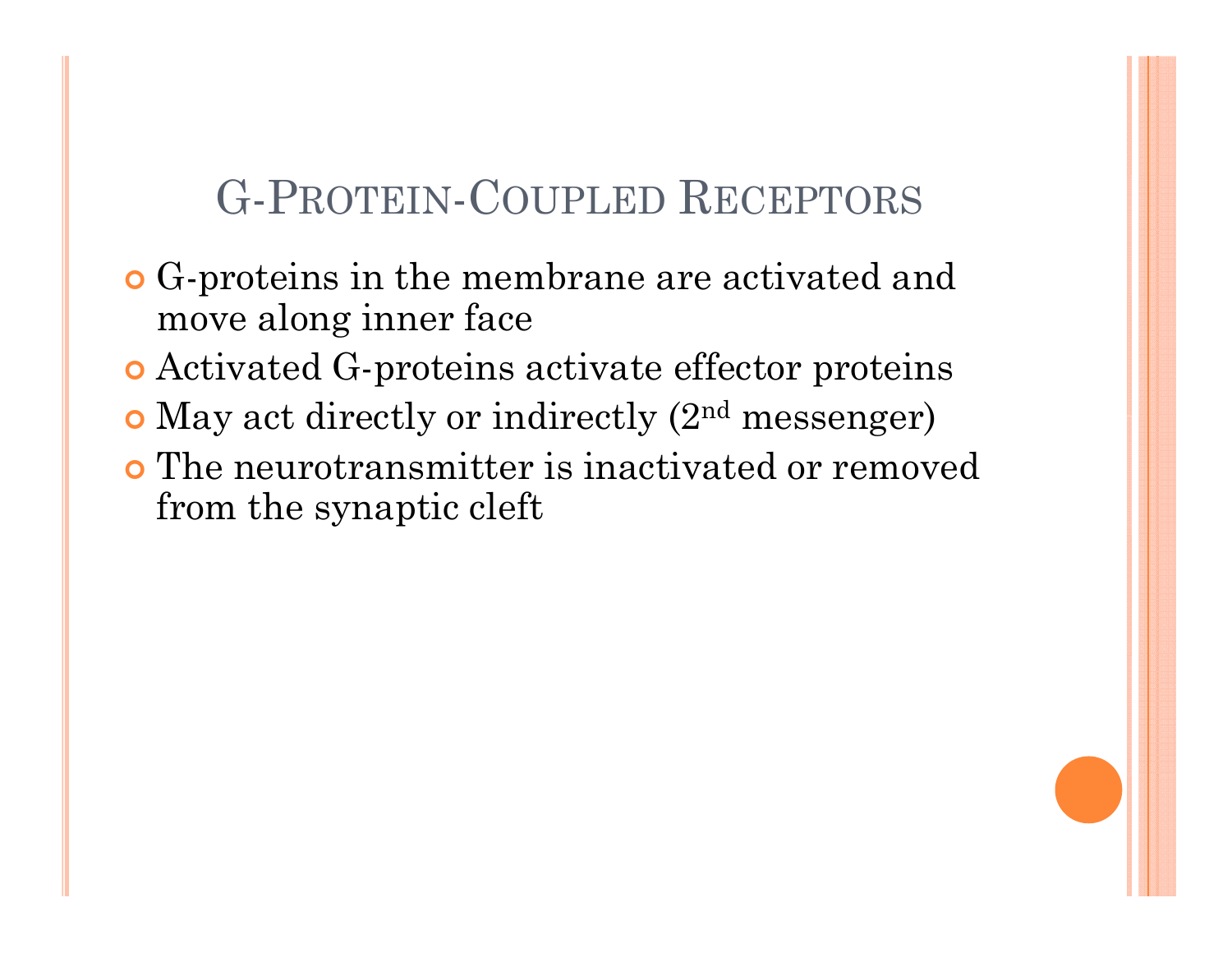### DIRECT RECEPTORS

- **o** Ionotropic
- o Are membrane spanning
- **Made of several peptide subunits**
- **o** On binding neurotransmitter, undergo conformational change that opens a G-protein gated ion channel
- Example acetylcholine receptor on muscle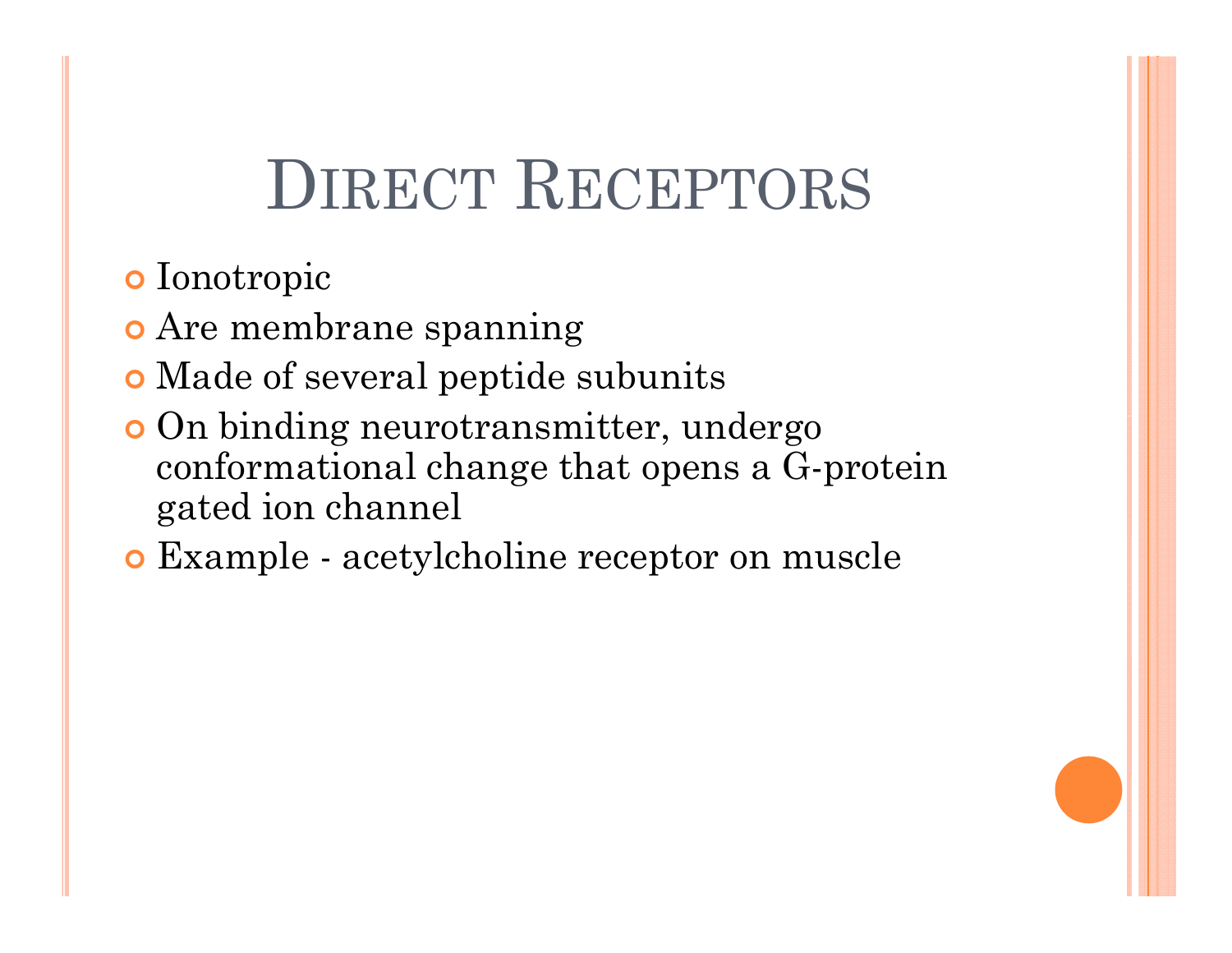# INDIRECT RECEPTORS

- Are macromolecules that are separate from the ion channels on which they act
- $\bullet$  2 famililes:
- Metabotropic
	- membrane spanning proteins
	- a single polypeptide chain coupled to GTPbinding proteins, which activate enzymes that produce  $2^{\rm nd}$  messenger such as cyclic AMP
	- 2<sup>nd</sup> messenger either acts on channel directly or thru enzyme
- Tyrosine kinase family
	- add a phosphate group to tyrosine of substrate proteins, modulating channel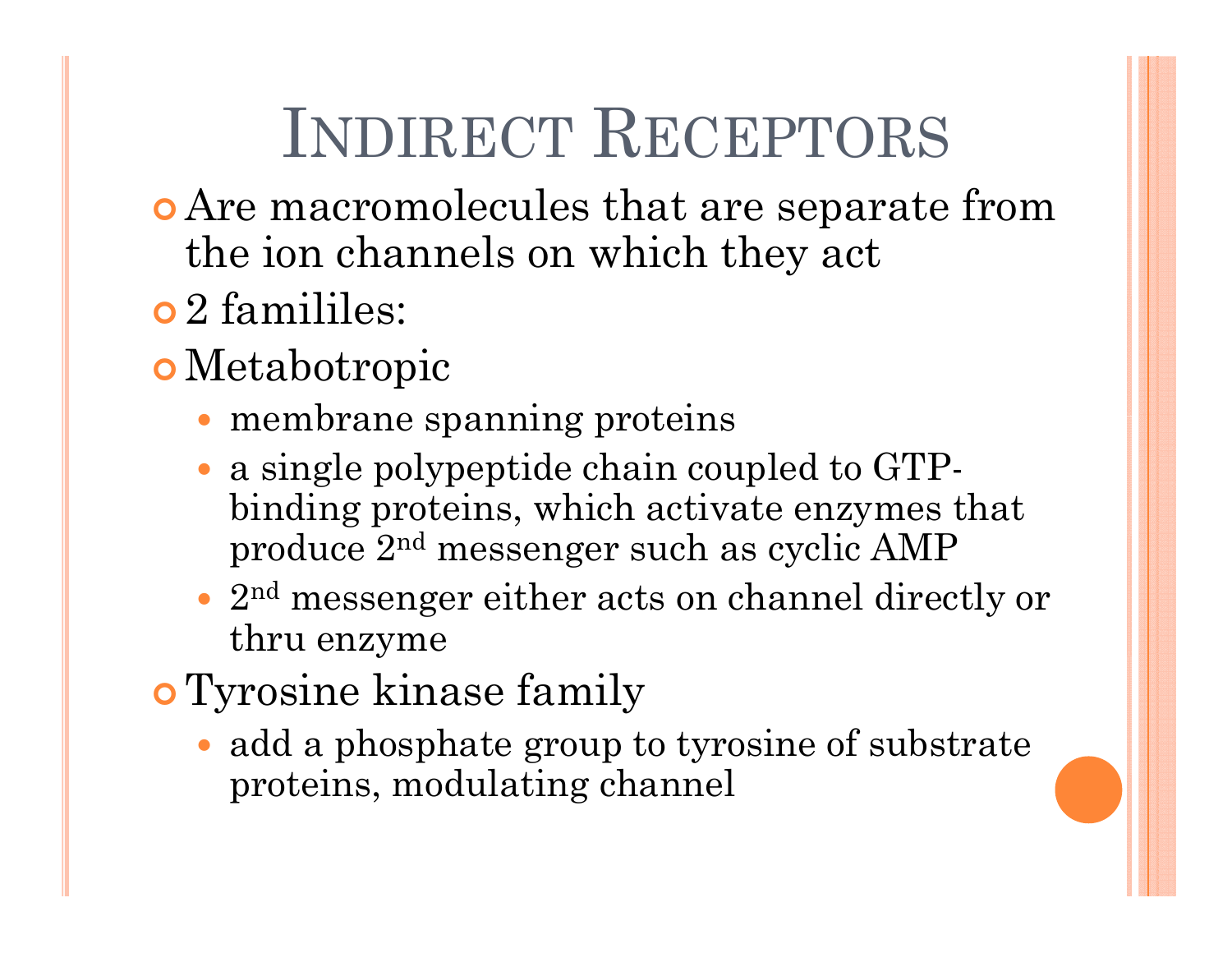#### SYNAPTIC INTEGRATION: FAST CHEMICAL SYNAPSES~ GATED ION**CHANNELS**

#### Synaptic transmitter release is *quantal*

- Each vesicle or secretory granule contains the same number of neurotransmitter molecules
- The EPSP or IPSP that results is one of a set of consistent sizes - one vesicle, two vesicles, three vesicles, etc.
- Typically at a neuromuscular junction 200 vesicles are released from one action potential fail safe contraction of the muscle
- At a synapse in the CNS, typically only one vesicle is released - input for processing in the dendrite
- Not every synaptic release causes an action potential in the postsynaptic neuron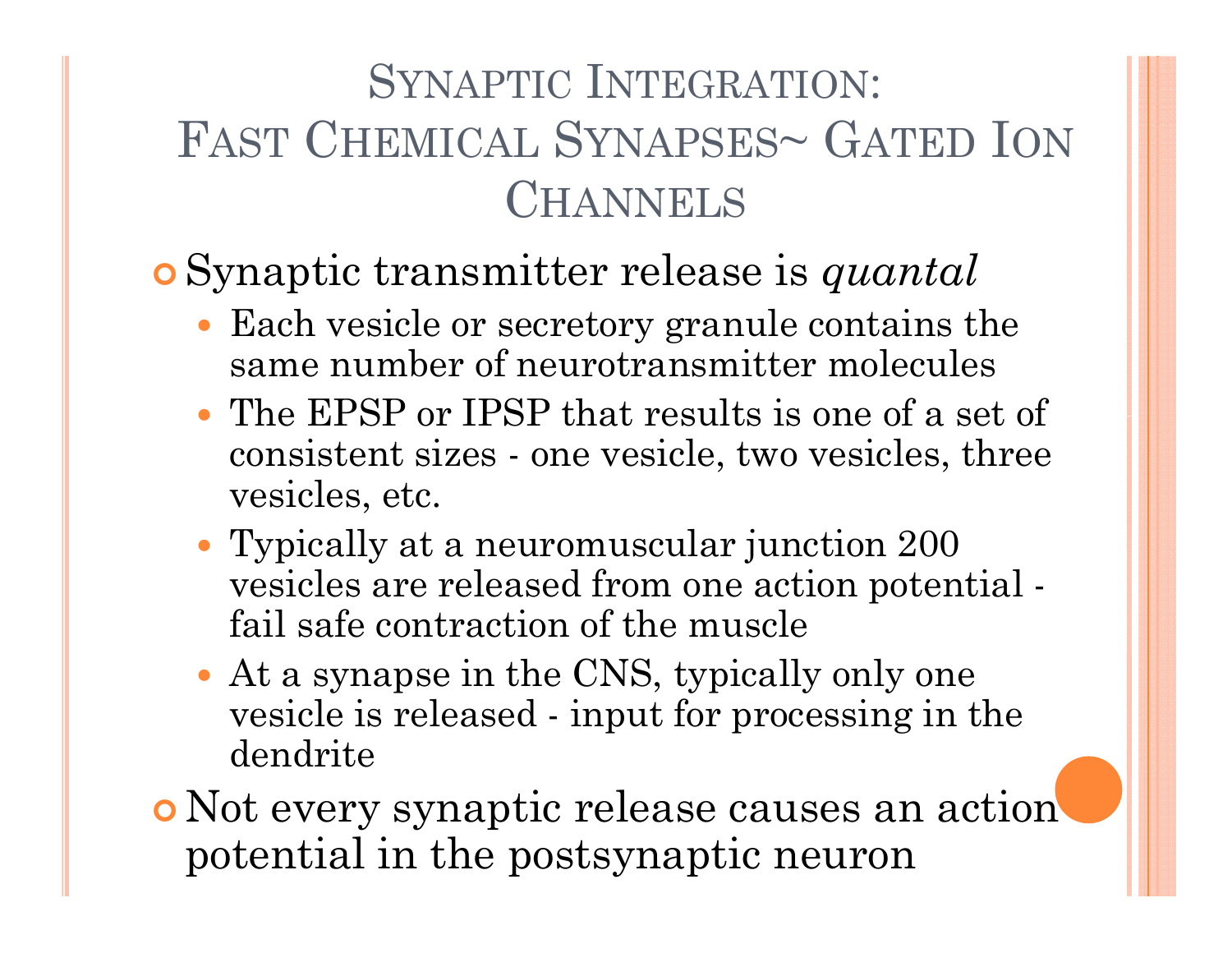### SPATIAL SUMMATION

- **o** The dendrites of each neuron receive many synaptic inputs from a variety of neurons.
- **o** The combining of the EPSPs and IPSPs across the dendrite from the simultaneous arrival of action potentials at various synapses is called *spatial summation*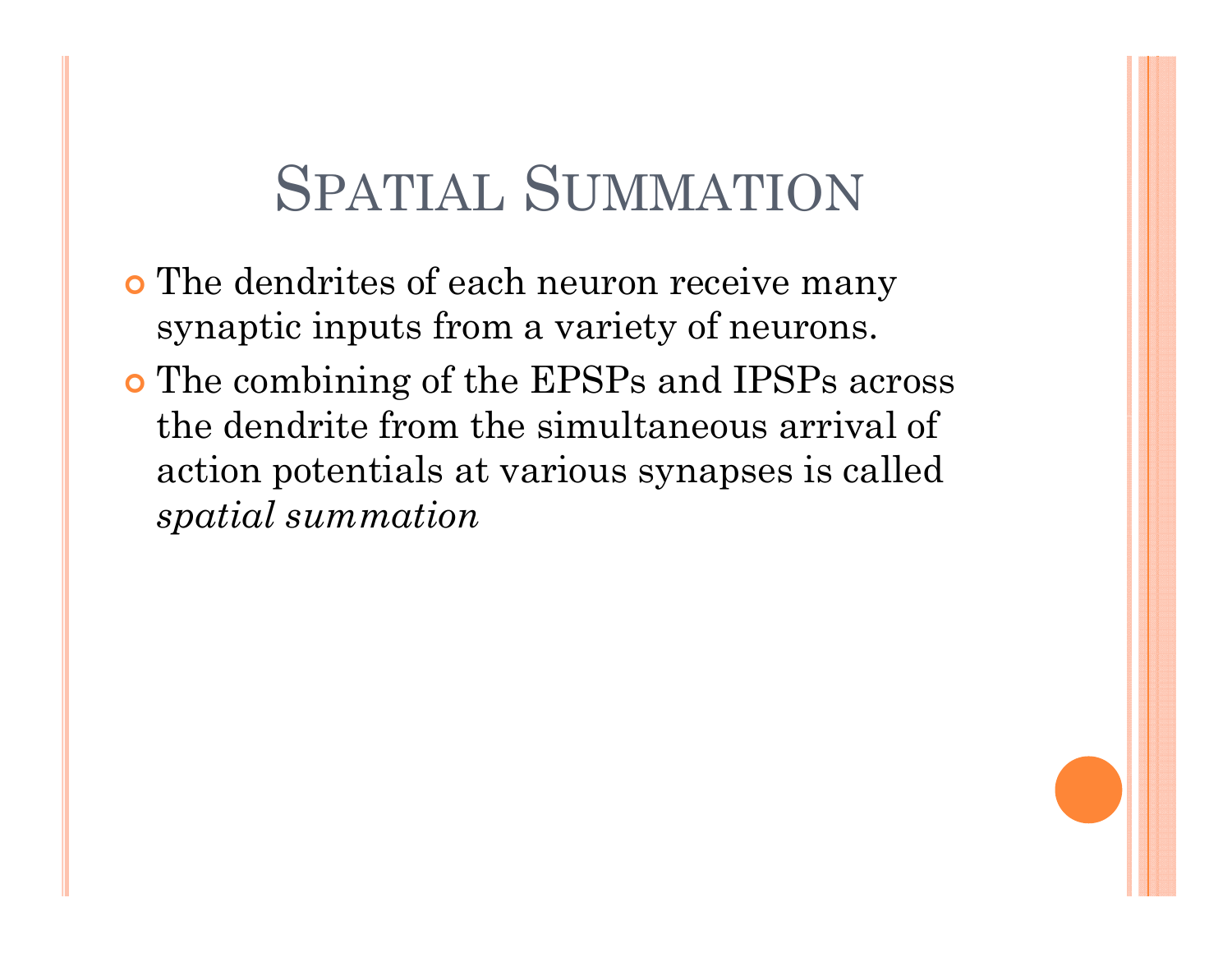# LENGTH CONSTANT

- **o** The measure of how effective a given synapse is in contributing to spatial summation
- The length constant gives the distance (in µm) that it takes an EPSP or IPSP to decrease to 37% of its original value at the synapse:
- The length constant is directly proportional to the membrane resistance and inversely proportional to the longitudinal resistance of the cytoplasm
	- The leakier the membrane, the shorter the length constant
	- The narrower the dendrite, the shorter the length constant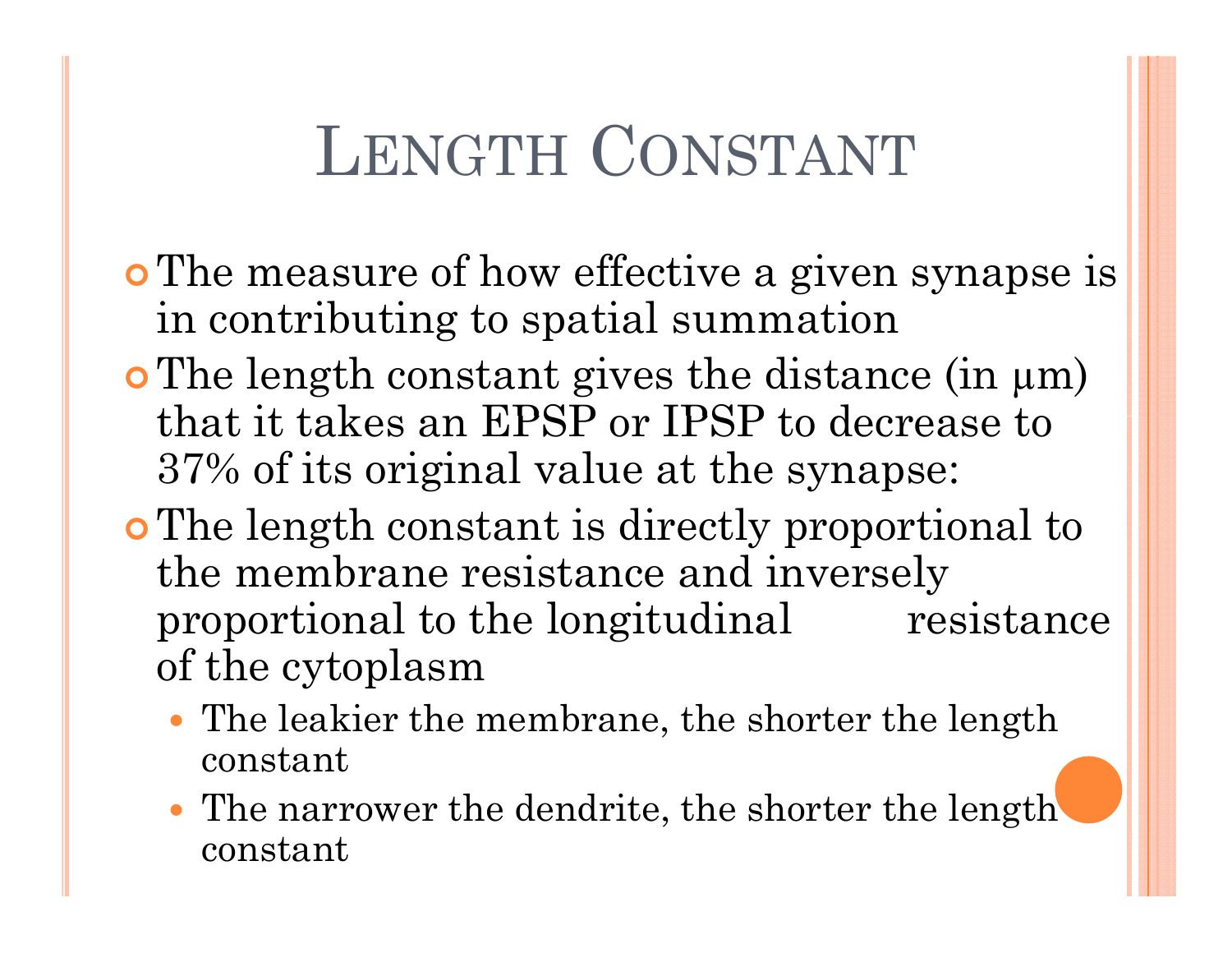# TEMPORAL SUMMATION

- **o** The combining of EPSPs or IPSPs from repeated action potentials arriving at a single synapse is called temporal summation
- **o** The measure of how effective a given synapse is in contributing to temporal summation is the time constant, t
- **o** The time constant gives the time (in milliseconds) that it takes an EPSP or IPSP to decrease to 37% of its original value at the synapse
- o In most cases, the effects of spatial summation and temporal summation must both be taken into account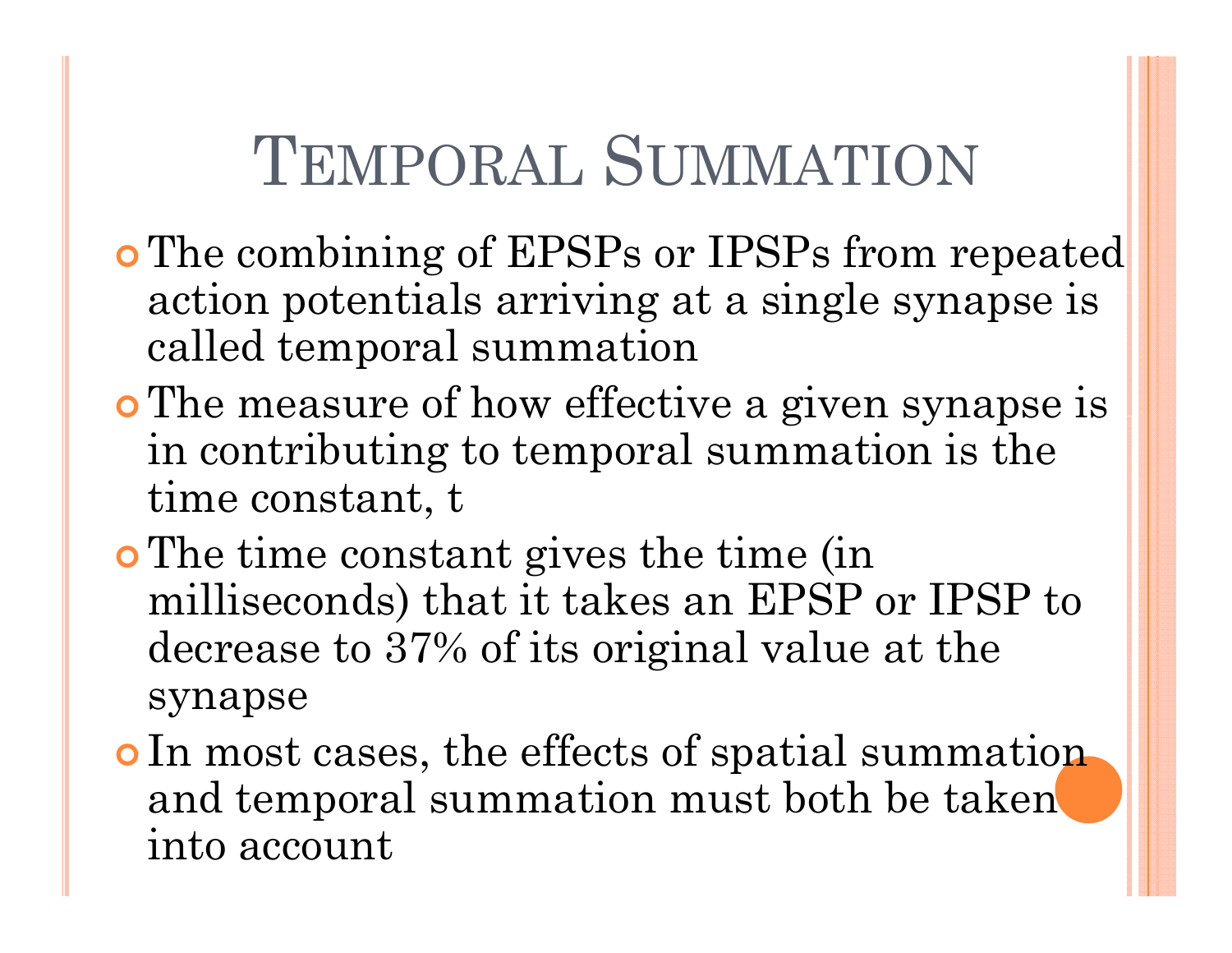# NEUROMODULATION

- O With a G-protein-coupled receptor, a chain of events is triggered that usually ends with the phosphorylation of a protein.
- O For example:
	- When a receptor for norepinephrine is activated,
	- a G-protein is activated.
	- Adenyl cyclase (an enzyme) is activated, which
	- $\bullet$  uses ATP to produce cyclic AMP, a second messenger.
	- cAMP activates a protein kinase.
	- The protein kinase phosphorylates a potassium channel,
	- Which causes it to close
- O This increases l and t, thereby making synapses more potent for a period of time
	- hence the term modulation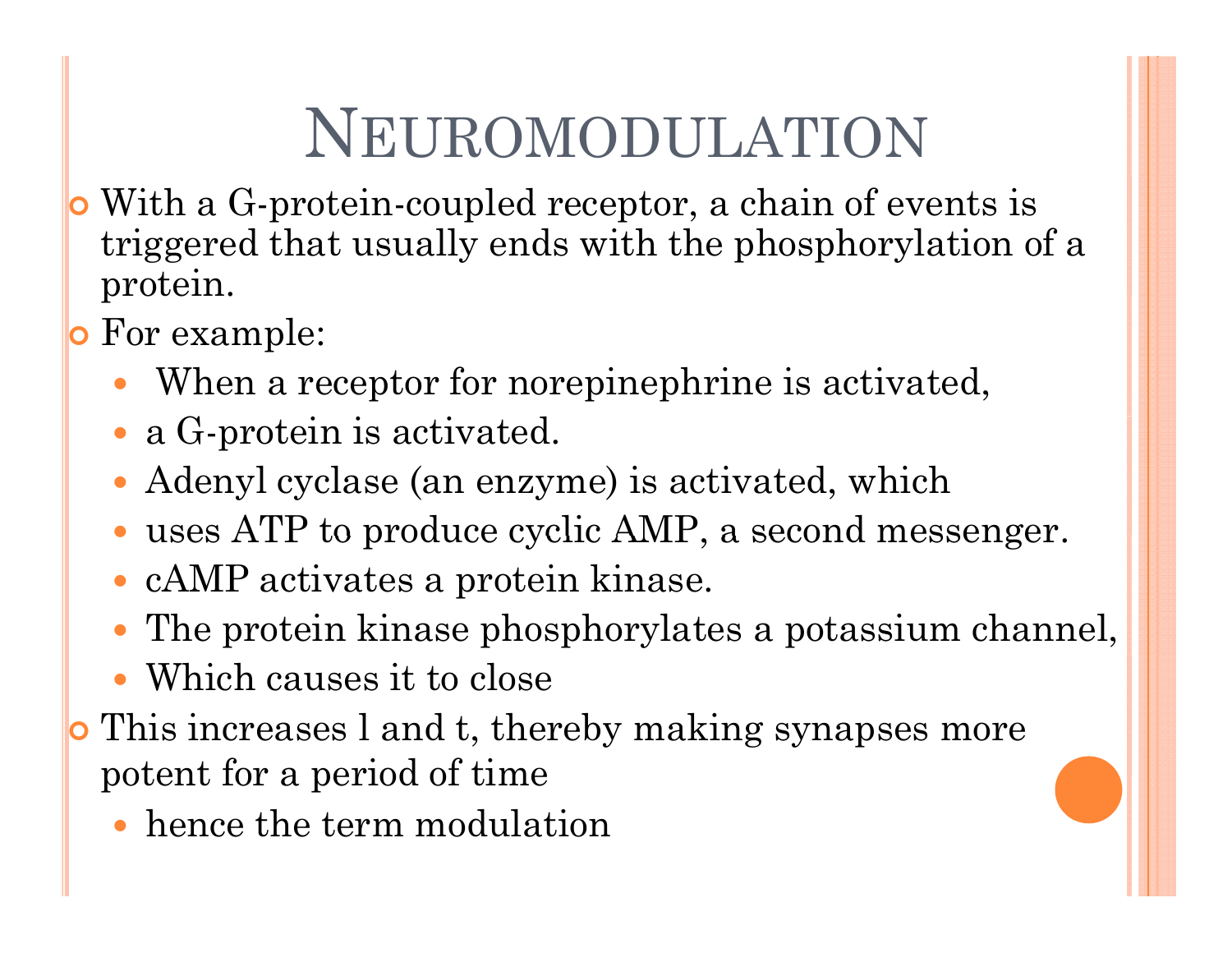#### WHY CHEMICAL TRANSMISSION?

- More flexible; produces more complex behaviors
- **o** Plasticity
- Can amplify neuronal signals
- **o** Directly gated are comparatively fast
	- $\bullet$ mediate behavior
- **o** Indirect are slower
	- important in memory, learning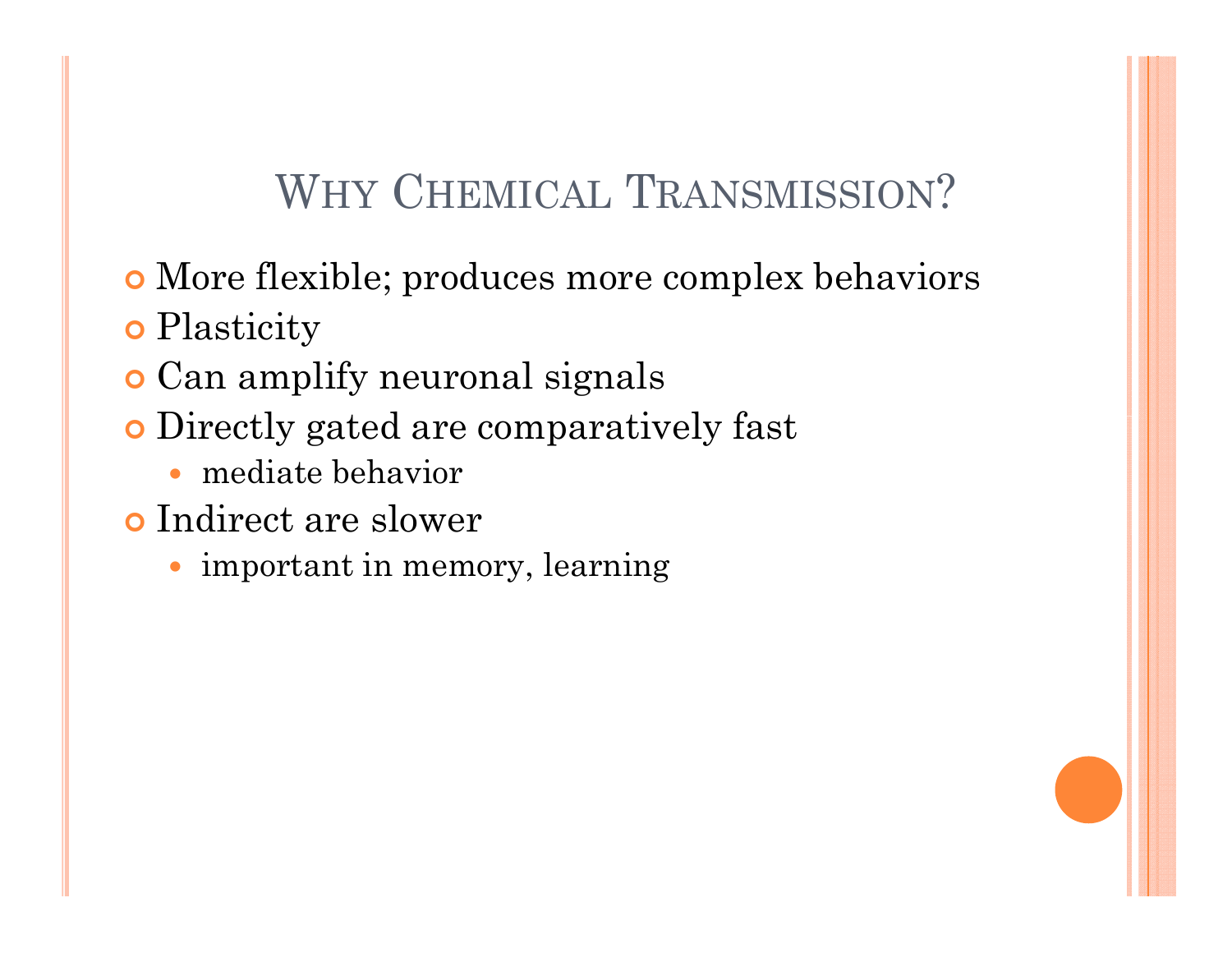#### FLEXIBILITY OF CHEMICAL TRANSMISSION

- **•** Produces more complex behaviors
- Same neurotransmitter can have several functions
	- $\bullet$  at one terminal can be released at the active zone & serve as a direct transmitter, acting on neighboring cells
	- at another site can serve as a modulator
	- at a third site released into bloodstream as neurohormone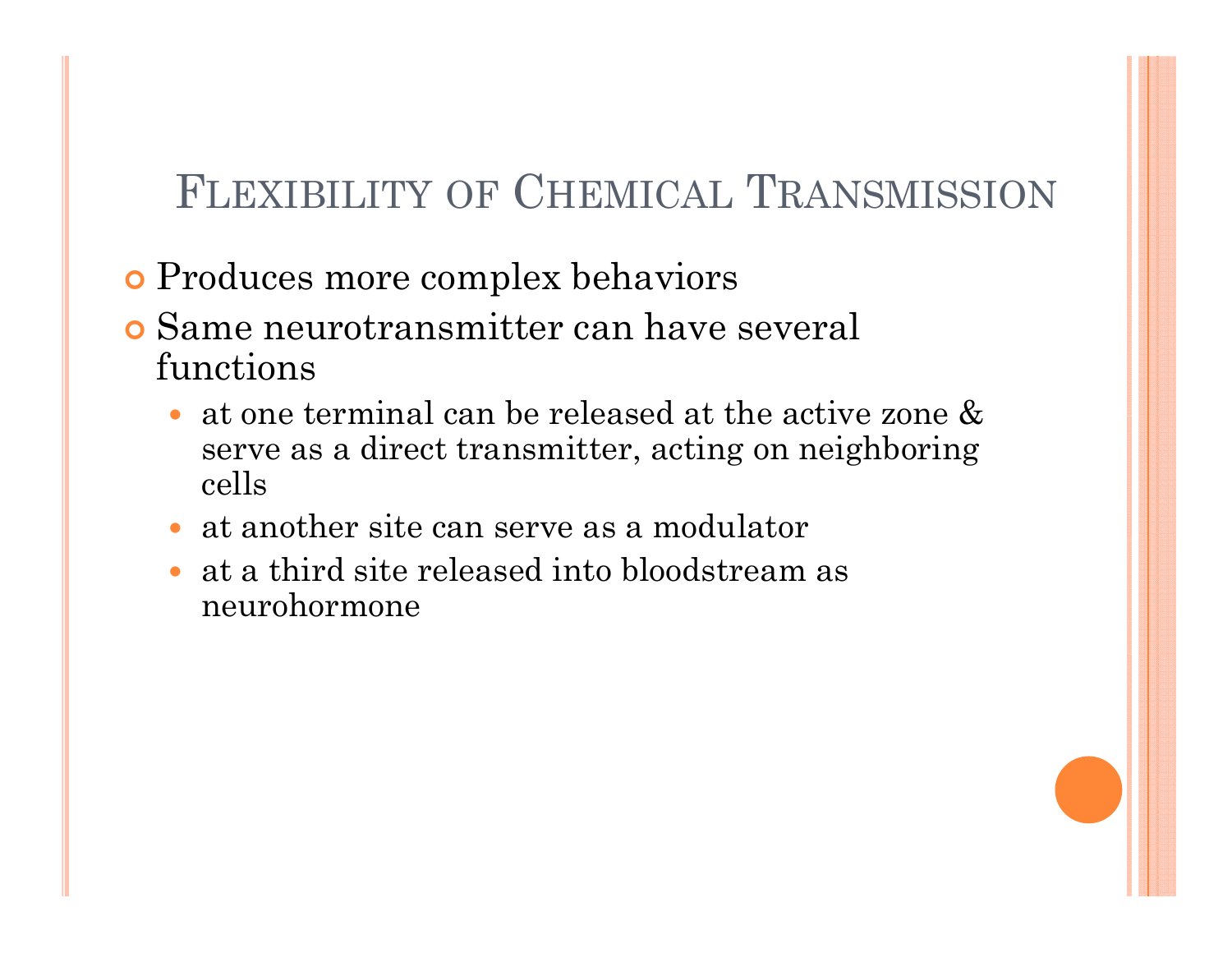#### PLASTICITY OF CHEMICAL TRANSMISSION

- Chemical Transmission has plasticity plasticity because it is multistep
- **•** Important for memory  $\&$  other higher functions
- Modifiability of chemical synapses is an important mechanism in behavioral learning